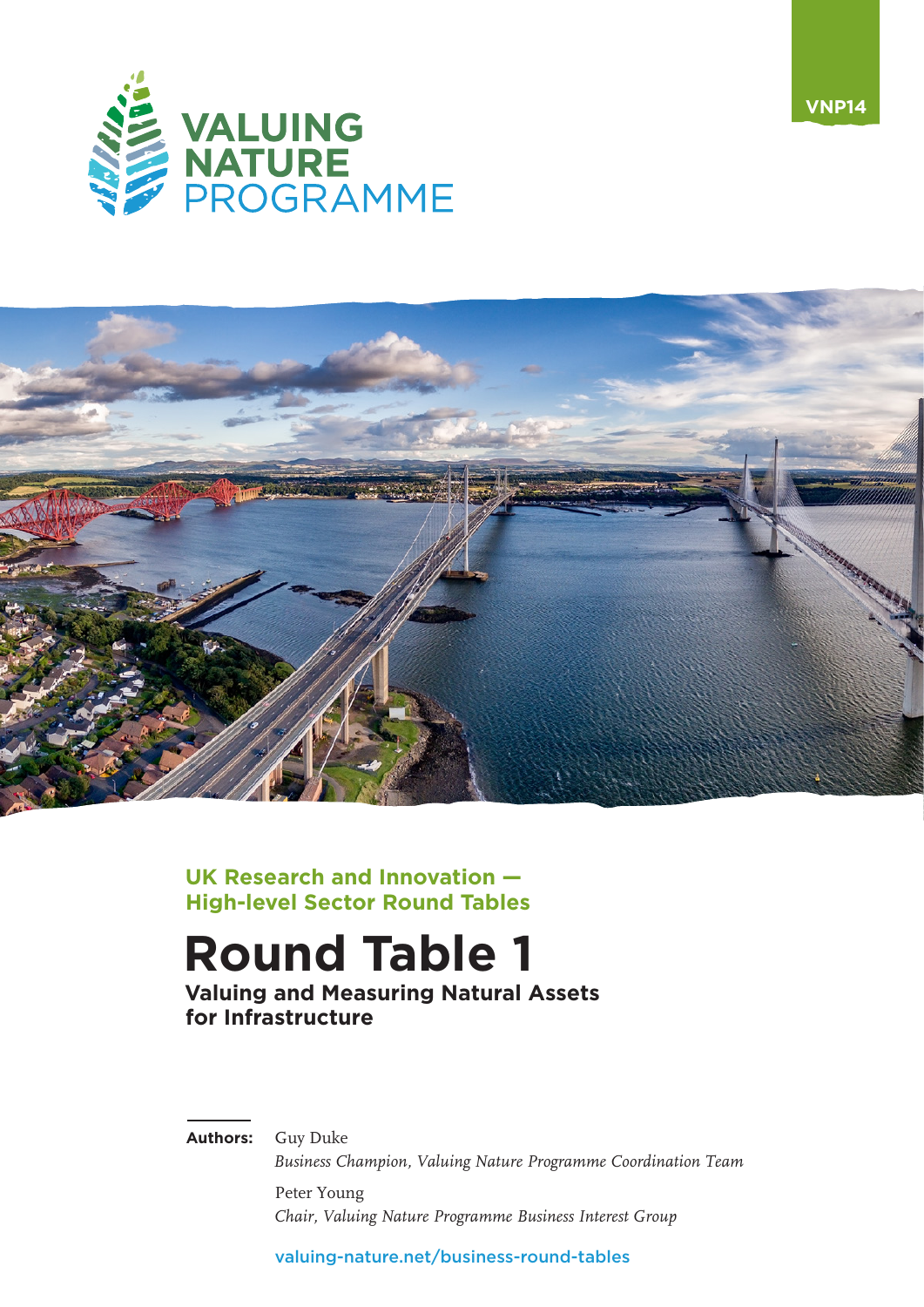#### **UK Research and Innovation — High-level Sector Round Tables**

## **Round Table 1**

**Valuing and Measuring Natural Assets for Infrastructure**

*Suggested citation:* Duke, G. and Young, P. (eds) (20ı9) *Valuing and Measuring Natural Assets for Infrastructure.* UK Research and Innovation High-level Sector Round Tables – Round Table ı, 26 June 20ı8. Valuing Nature Programme, CEH, Wallingford.

The text is available under the Creative Commons Attribution-ShareAlike 4.0 International License (CC BY-SA 4.0)

## **Contents**

|    | Executive summary  3                                            |  |  |  |
|----|-----------------------------------------------------------------|--|--|--|
| 1. | Introduction  6                                                 |  |  |  |
|    | Objective and expected outcomes<br>1.1<br>of the Round Table  6 |  |  |  |
|    | 1.2                                                             |  |  |  |
| 2. | Overview of current activity  8                                 |  |  |  |
| 3. | Knowledge gaps/R&I needs  19                                    |  |  |  |
| 4. |                                                                 |  |  |  |
|    | Annex 1 – List of participants  24                              |  |  |  |

This paper presents the objectives and captures key points made during the Round Table.

The Round Table followed Chatham House rules for the discussion of research and innovation (R&I) needs, thus comments and opinions in Section 3 are not attributed to specific participants.

Annex 1 provides a list of participants.

The following RT1 papers are separately available:

**• RT1 01: Background Paper.** This paper outlines the objectives, the expected output and longer-term outcomes of the Round Table. It also provides brief context for the Round Table, including an overview of interactions between the environment and infrastructure, drivers for measuring and valuing relevant activity in the sector, and some examples of current activity.

**• RT1 02: Overview of relevant UKRI funding instruments/ programmes for research and innovation.** This paper outlines why the Research Councils engage with business, why NERC is investing in this Round Table, and existing mechanisms to support academic and business collaboration.

**• RT1 03: Relevant Research and Knowledge Exchange.** Provides an overview and specific relevant examples of (predominantly NERC-funded) research and research output relating to measuring and valuing natural capital and with potential relevance for the infrastructure sector.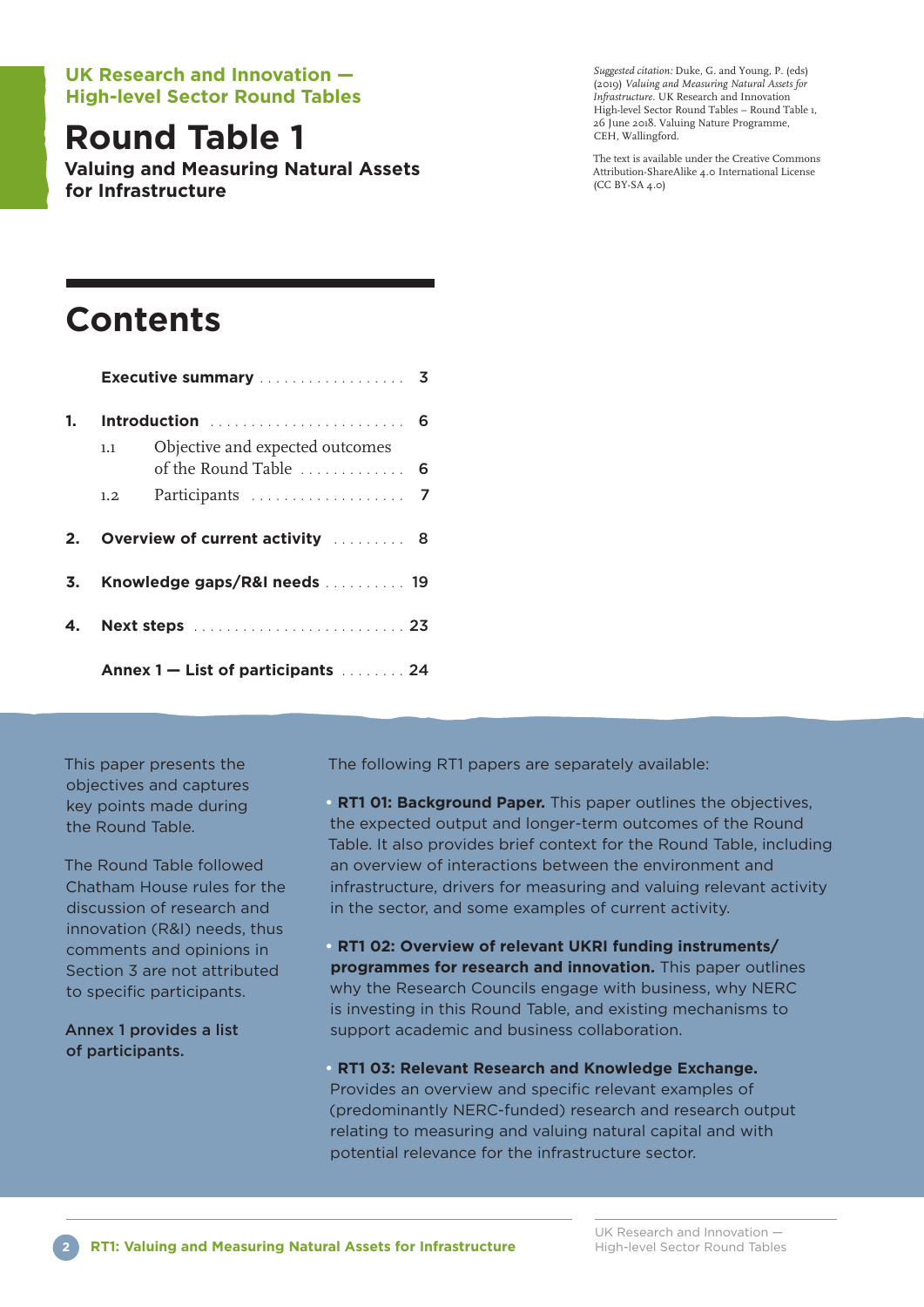## **Executive summary**

The objective of the Round Table was to identify the research and innovation (R&I) needs and priorities of businesses in the infrastructure sector related to measuring and valuing natural assets, so that current and future research has enhanced utility for the sector.

**The Round Table considered:** current activity to measure and value nature in the sector, drivers for this activity, and barriers and challenges to expansion of activity; the extent to which knowledge needs may be supported by existing output from R&I (e.g. data, tools, methods, models) and how uptake of this output may be accelerated; and what further R&I investment may be needed to support the sector in measuring and valuing nature. Finally, it considered what role the Natural Environment Research Council (NERC), other funders within UK Research & Innovation (UKRI) or beyond, may have in supporting that.

#### **The Round Table revealed considerable**

**activity** for measuring and valuing natural assets (the term incorporates the concepts of natural capital, ecosystem services and biodiversity) across the infrastructure sector, including energy networks and power generation, road and rail infrastructure, water and waste infrastructure, construction companies, consultancies and insurers. This activity includes:

- development of standards (e.g. BSI Group standard on natural capital);
- various approaches to measuring and valuing natural assets, (e.g. mapping, metrics for biodiversity accounting, development of natural capital accounts, monetary valuation);
- assessment of risk relating to natural assets;
- working on net gain (of biodiversity) in development (e.g. developing tools, guidance, offsetting approaches);
- development of ecosystem service markets for water catchment management;
- integration of natural capital in corporate decision-making (e.g. road-testing the Natural Capital Protocol), integration of green infrastructure (e.g. tree planting, SUDS).

There was also a general consensus that the direction of travel was towards greater attention from business to the measurement and valuation of natural assets and the integration of natural asset consideration in business decision-making. There is growing support across the sector for the concept of no net loss (of biodiversity, natural assets) as applied to development of infrastructure, and indeed for the concept of net gain. There is also a growing interest in addressing both natural and social capital together.

#### *Key drivers for this activity are:*

• regulation, e.g. National Planning Policy Framework (NPPF) expectation for no net loss of biodiversity in development, 25 Year Environment Plan, EU 2020 Biodiversity Strategy, EU Water Framework Directive and UK water regulations, as well as less direct drivers from regulation and policy on resource and energy efficiency;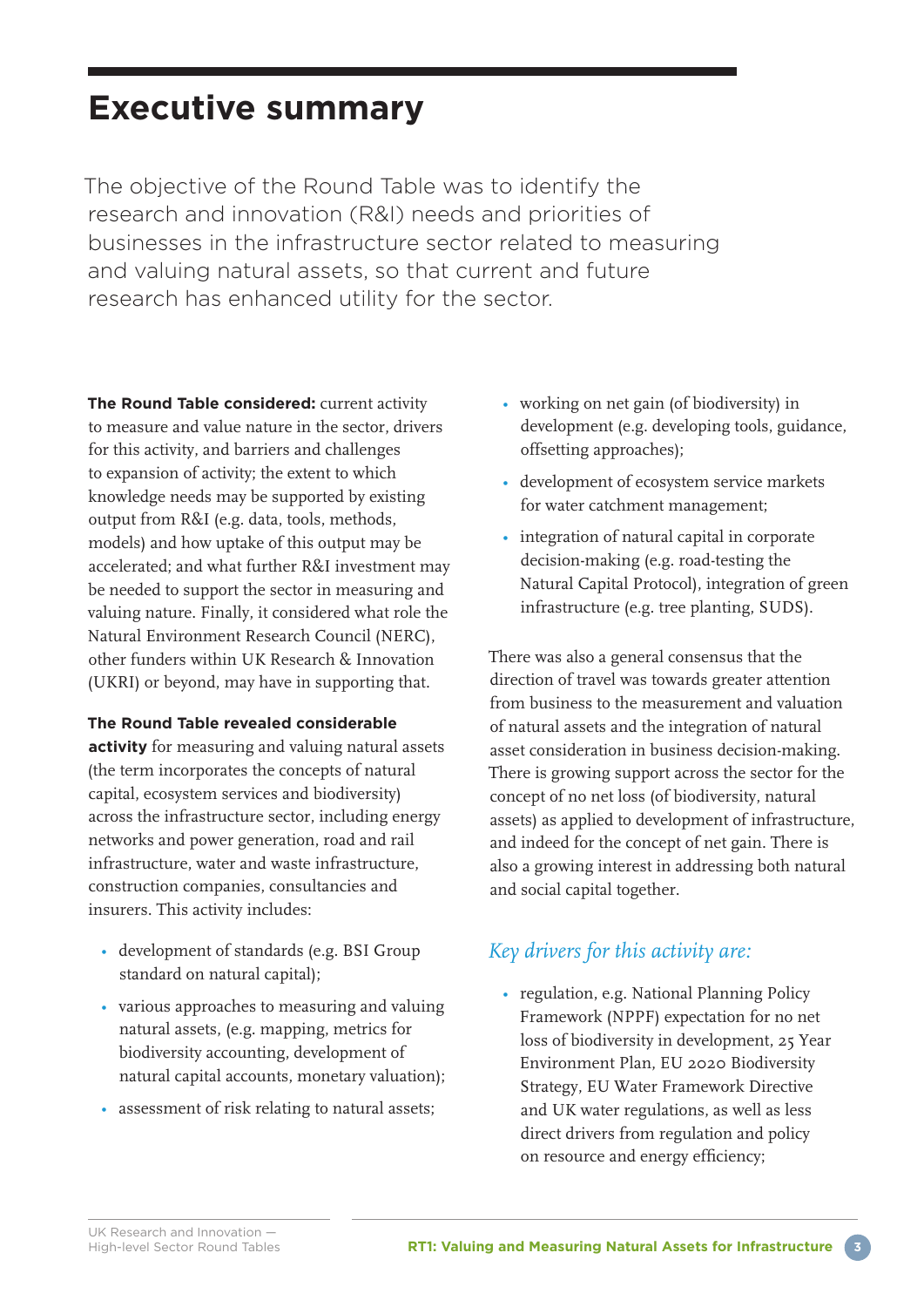- in-house policies, strategies and plans, e.g. for sustainable development, biodiversity net gain, asset management;
- trends in corporate accounting, reporting and disclosure, e.g. government interest in Natural Capital Accounting, Task Force on Climate-related Financial Disclosure;
- global environmental agreements, e.g. Sustainable Development Goals; and operational and reputational considerations.

### *Barriers/challenges include:*

- the fast-moving evolution of the natural assets arena (difficult for companies to keep up);
- regulatory uncertainty (e.g. will net gain become mandatory under NPPF?):<sup>1</sup>
- regulatory constraints, as well as knowledge and cultural constraints in the infrastructure sector, that favour grey solutions over green;
- absence of standardised approaches, methods, metrics, definitions and a plethora of existing methods and tools giving differing results;
- lack of approaches which bring together natural capital, ecosystem services and biodiversity;
- lack of approaches which integrate natural and social capital;
- the complexity of natural systems, what ecosystem services they provide and identifying the beneficiaries of these;
- limitations in the available data;
- limited understanding of thresholds and tipping points in ecosystems;
- methodological and practical challenges in compensating for impacts on, and/or trading, natural assets;
- making a business case;
- getting buy-in across the business;
- building in-house capacity; and
- integrating cradle-to-grave considerations in natural capital approaches.

### *Research and innovation needs include:*

- **Development of new knowledge,** including on: appropriate boundaries for natural capital accounting (NCA); how to establish markets for natural assets that are good for both nature and society; the risks of monetising and trading natural assets; implications for natural assets of using primary raw materials vs. recycling and re-use; how to measure and value natural capital (including wide scale benefits) with a view to achieving an optimal mix of green and grey infrastructure; the effectiveness of the Environment Agency's natural capital calculator in relation to enforcement undertakings.
- **Development of frameworks, standards, guidance and tools** for measurement and valuation of natural assets, including: development of frameworks, standards and guidance that work flexibly across sectors; enhancing availability of relevant data; development of a common currency for valuation of natural assets; development of a toolkit, bringing together and consolidating existing methods and tools, enhancing interoperability and filling gaps; developing new methods and tools for identified needs; mapping ecological opportunity at scale; and development of agreed common definitions/ language/terms relating to the measurement and valuation of natural assets.

ı Update (April 20ı9): The Chancellor in his Spring Statement indicated that net gain would indeed be made mandatory in the forthcoming Environment Bill.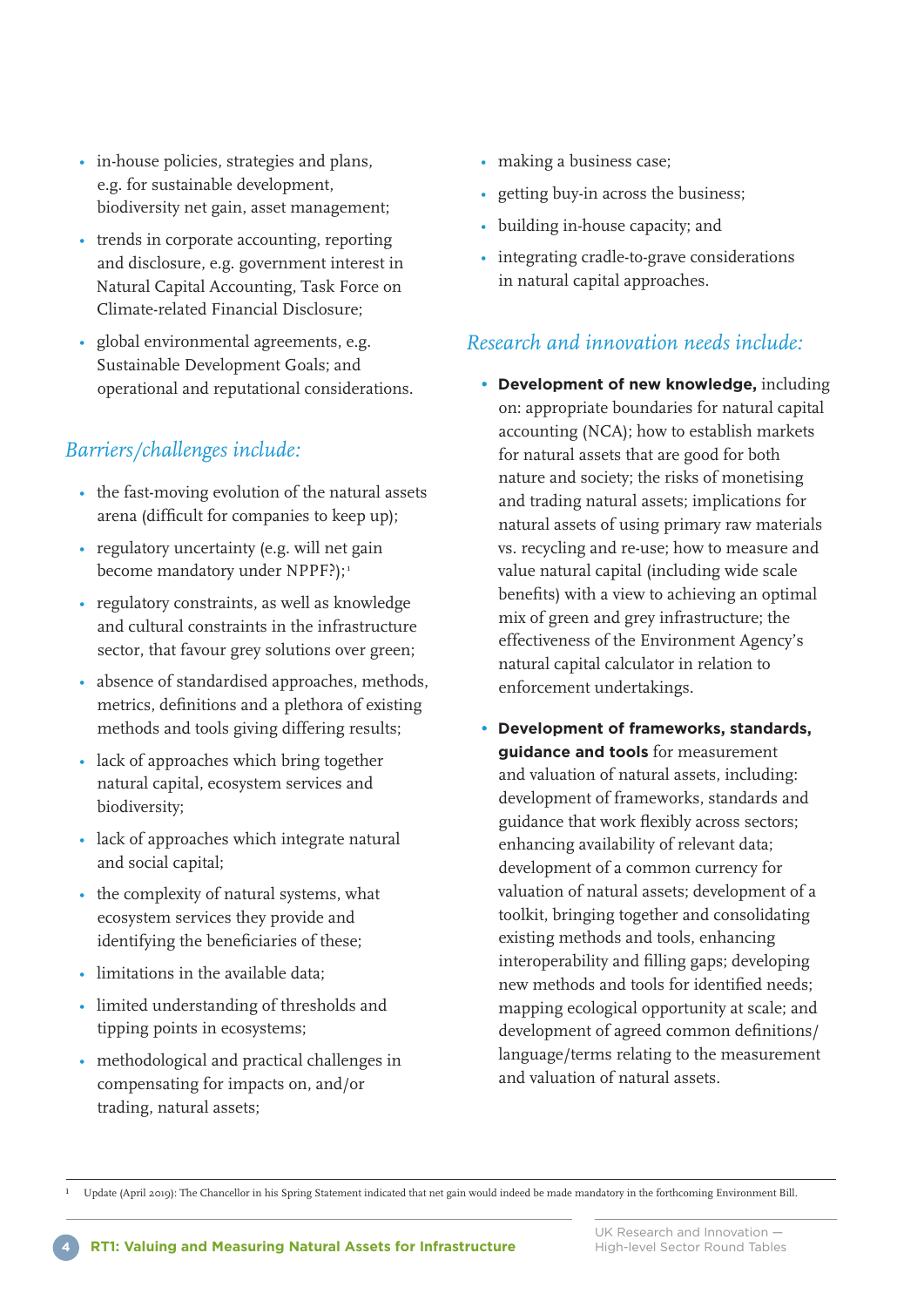- **Innovation and scaling actions** including: research on how to accelerate uptake of natural asset approaches; proof of concept and demonstration activities; establishment of a pre-competitive space for innovation; scaling consideration of natural assets in relation to the UK National Infrastructure and Construction Pipeline, water catchment management, major developments (e.g. Oxford-Cambridge Corridor).
- **Making the case for natural assets within business,** including: development of a common currency for valuation of natural assets; examining how biodiversity can be recognised by business as a 'material' issue; and linking natural asset valuation with climate change mitigation and adaptation.
- **Research on financing business projects/ innovations related to natural assets,**  including: bankability of projects/innovations that create/restore natural assets; how best to deploy finance for natural assets to optimise ecological returns.
- **Training and capacity-building,** including investment in new research and innovation skill sets (not just knowledge exchange) to meet the needs of business in relation to measuring and valuing natural assets.
- **Dissemination and communication,** including a knowledge hub and research on what might shift public opinion in favour of measuring, valuing and trading natural assets.

Some of these needs are more suited to research and innovation funding through the Research Councils, and others more suited to innovation funding through Innovate UK. While business will be a key player in taking forward this work with academia, the engagement of other stakeholders will be important, including regulators, planners, the third sector and the general public.

The Valuing Nature Programme ran two further sector Round Tables for NERC, one addressing the land management sector (November 20ı8) and one addressing the insurance/financial services sector (January 20ı9). We anticipate that there will be a good deal of common ground in terms of research and innovation needs across these three sectors.

The findings from all three Round Tables will be analysed with a view to identifying this common ground (as well as differences), and where there may be greatest opportunity for academia to contribute to business (and policy) in the realm of measuring and valuing nature. This analysis will be shared in due course with participants of all three Round Tables to obtain feedback and will subsequently be published in an options and analysis paper in 20ı9.

A longer-term view is towards the co-creation, with business and policy-makers, of a future research and innovation agenda related to measuring and valuing natural assets. This would involve further activity, such as a possible cross sector workshop bringing together the sectors involved in Round Tables 1, 2 and 3.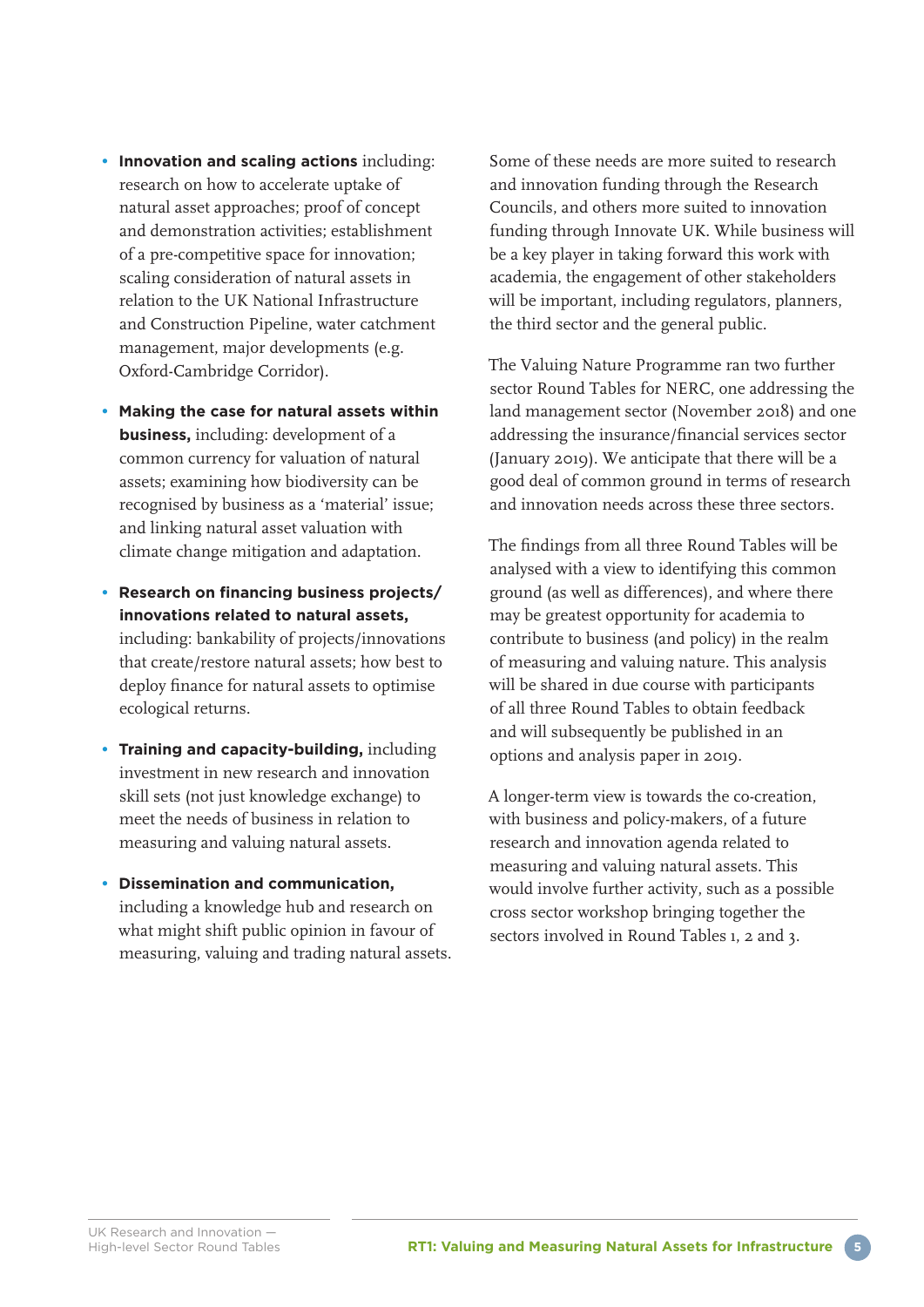## **1. Introduction**

### **1.1 Objective and expected outcomes of the Round Table**

**The objective** of the Round Table was to identify the research and innovation (R&I) needs and priorities of businesses in the infrastructure sector, related to measuring and valuing natural assets, so that current and future research has enhanced utility for the sector.

**Expected outcomes** include: (a) better integration of nature in project and investment decisions, and in the management and development of infrastructure assets; (b) knowledge needs and priorities identified by the sector influence R&I funding.

#### *The Round Table considered:*

- **current activity to measure and value nature in the sector** (e.g. how to apply corporate natural capital accounting, and how to define and deliver 'net gain' for infrastructure projects), the direction of travel in this respect, and the related knowledge needs;
- **the extent to which these knowledge needs may be supported by existing output from R&I** (e.g. data, tools, methods, models) and **how uptake of this output may be accelerated** (e.g. through collaborative working between the research and business communities, filling knowledge gaps); and
- **what further R&I investment may be needed** to support the sector in measuring and valuing nature, and **what role the Natural Environment Research Council (NERC), or other funders, may have** in supporting that.

This was the first in a series of Round Tables commissioned by the NERC Innovation Team<sup>2</sup> and delivered by the Valuing Nature Programme<sup>3</sup>. Subsequent Round Tables focus on land management/agriculture (Nov 20ı8) and insurance/financial services (Jan 20ı9).

NERC, as part of UK Research & Innovation (UKRI) are interested in stimulating **benefit to the UK economy from publicly funded UK environmental research,** by enabling businesses to access the latest research. The Round Tables therefore focus on businesses with significant operations in the UK (not necessarily UK-owned), but may also consider how these businesses are integrating natural capital in their business decision-making internationally.

2 Infrastructure, risk management, food systems, natural resources, environmental data… – <http://www.nerc.ac.uk/innovation/activities>

3 <http://valuing-nature.net>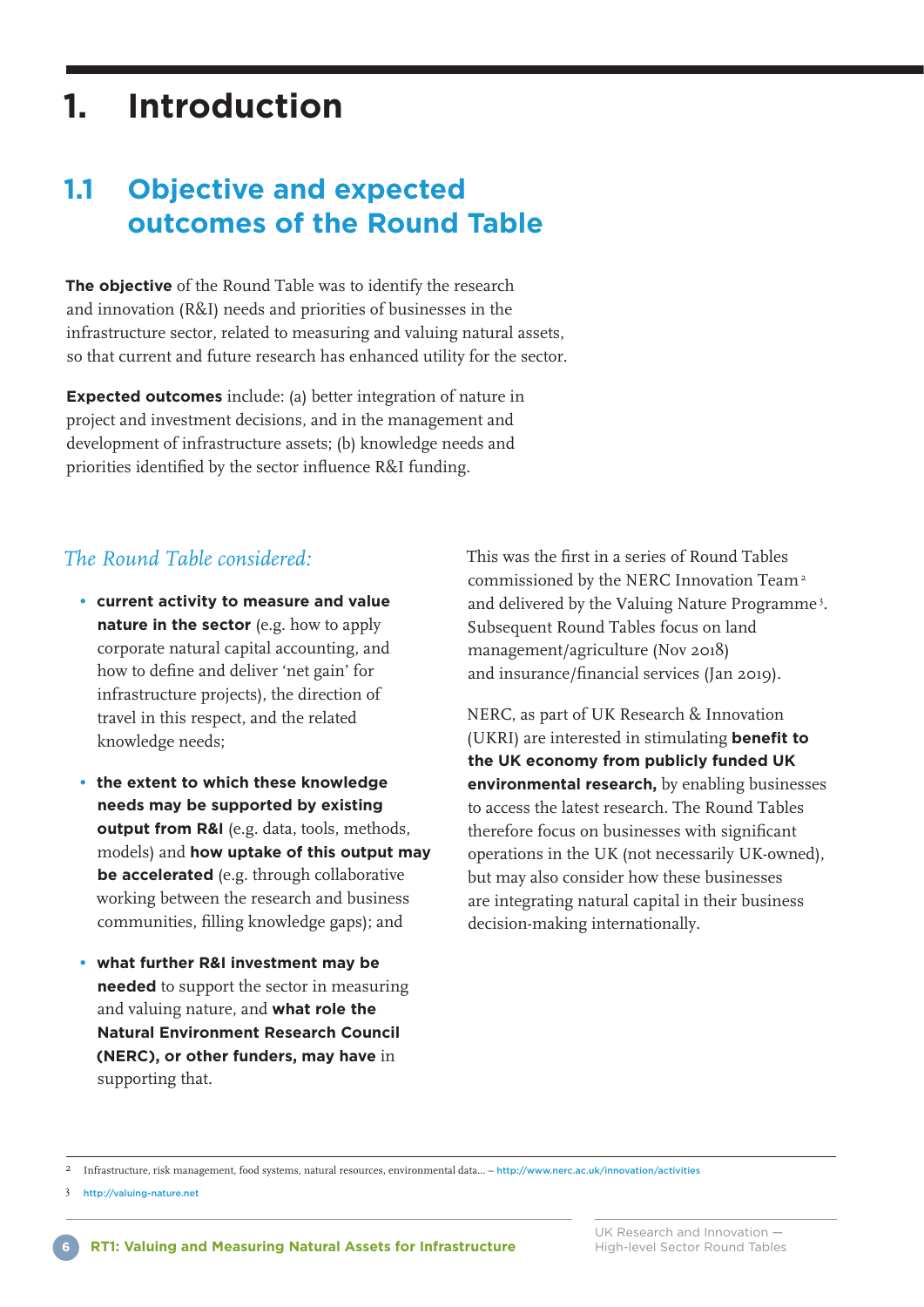### **1.2 Participants**

The Round Table brought together representatives *(see List of Participants, Annex 1)* from across the infrastructure sector, including:

- transport infrastructure (roads, railways)
- utilities infrastructure (energy distribution networks, power generation, water)
- environmental management (flood, water and waste management, and large-scale green infrastructure)
- integrators of environmental science involved in projects subject to national infrastructure planning <sup>4</sup> (e.g. engineering consultancies, large-scale developers, construction companies).

<sup>4</sup> for scope of projects, see <https://infrastructure.planninginspectorate.gov.uk>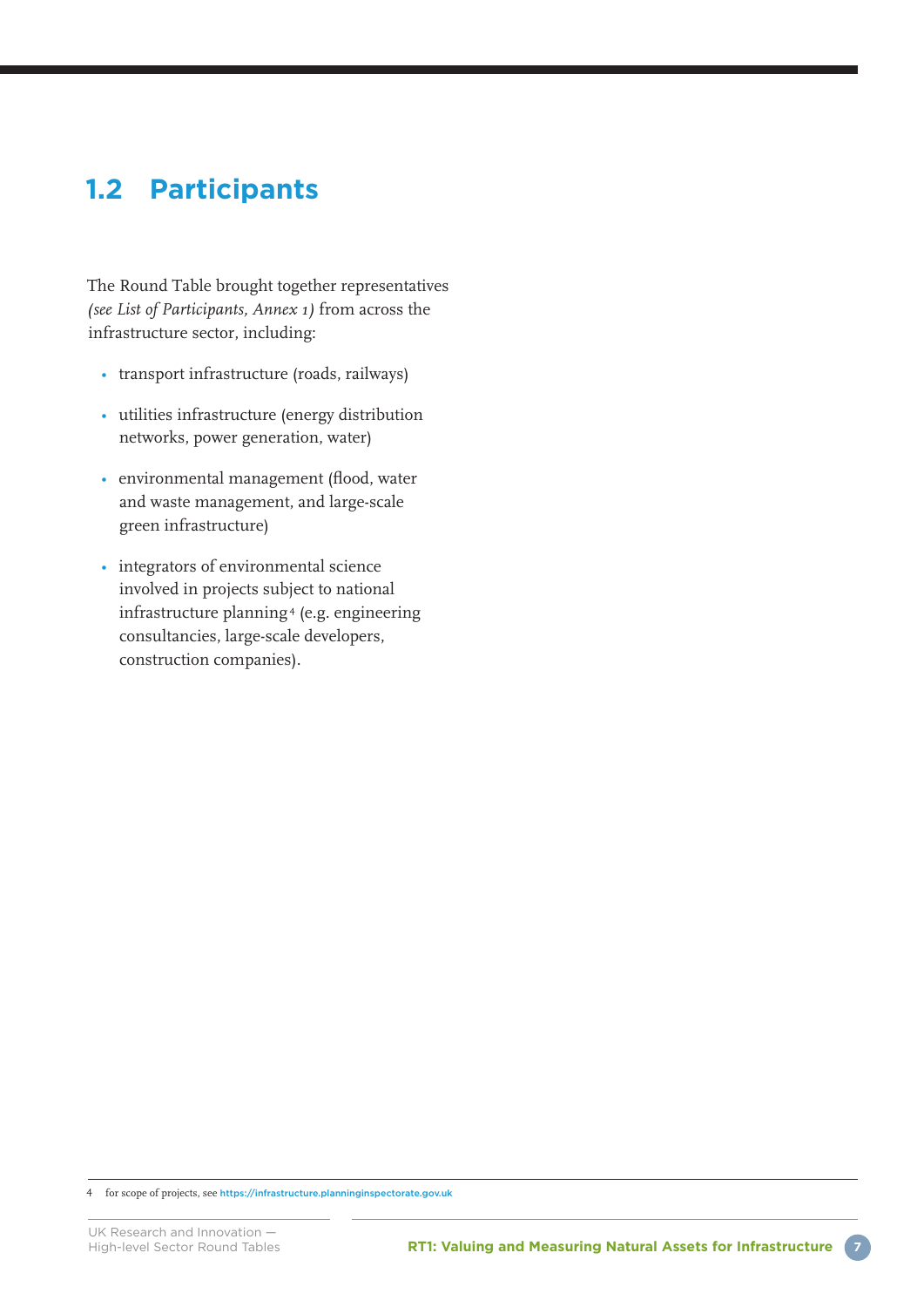## **2. Overview of current activity**

Participants recognised the area of measuring and valuing natural assets was a fast developing one, and noted it is difficult to be fully aware of current work. Each organisation was therefore asked to first address the following questions to set the context for subsequent discussion:

- *What is your business currently doing in relation to measuring and valuing natural assets? What are you aware others are doing?*
- *• What is your business's future ambition in this regard?*
- *• What are the drivers for this?*
- *• What are the enablers and barriers?*

## NATIONAL GRID

#### **Current activity/direction of travel**

Currently working at a fairly high level to build capacity across the business on natural capital and ecosystem services. Applying the Defra Biodiversity Metric with a view to delivering biodiversity net gain in infrastructure developments. The focus is on the company's non-operational estate, notably corridors beneath power lines.

#### **Drivers**

- National Planning Policy Framework (NPPF).
- 25 Year Environment Plan (25YEP).

#### **Barriers/limitations/challenges**

- Lack of granularity in the data.
- Ecosystem services data is generic, not specific/pertinent to infrastructure.
- Challenges in differentiating public and private benefits, and in differentiating local, national and global benefits.
- Agreeing on metrics and values for natural assets (other than carbon), which can be widely recognised and agreed among stakeholders.
- Generating cross-organisational buy-in, developing internal capacities and resources.

#### **Reports/tools used**

• Defra Biodiversity Metric.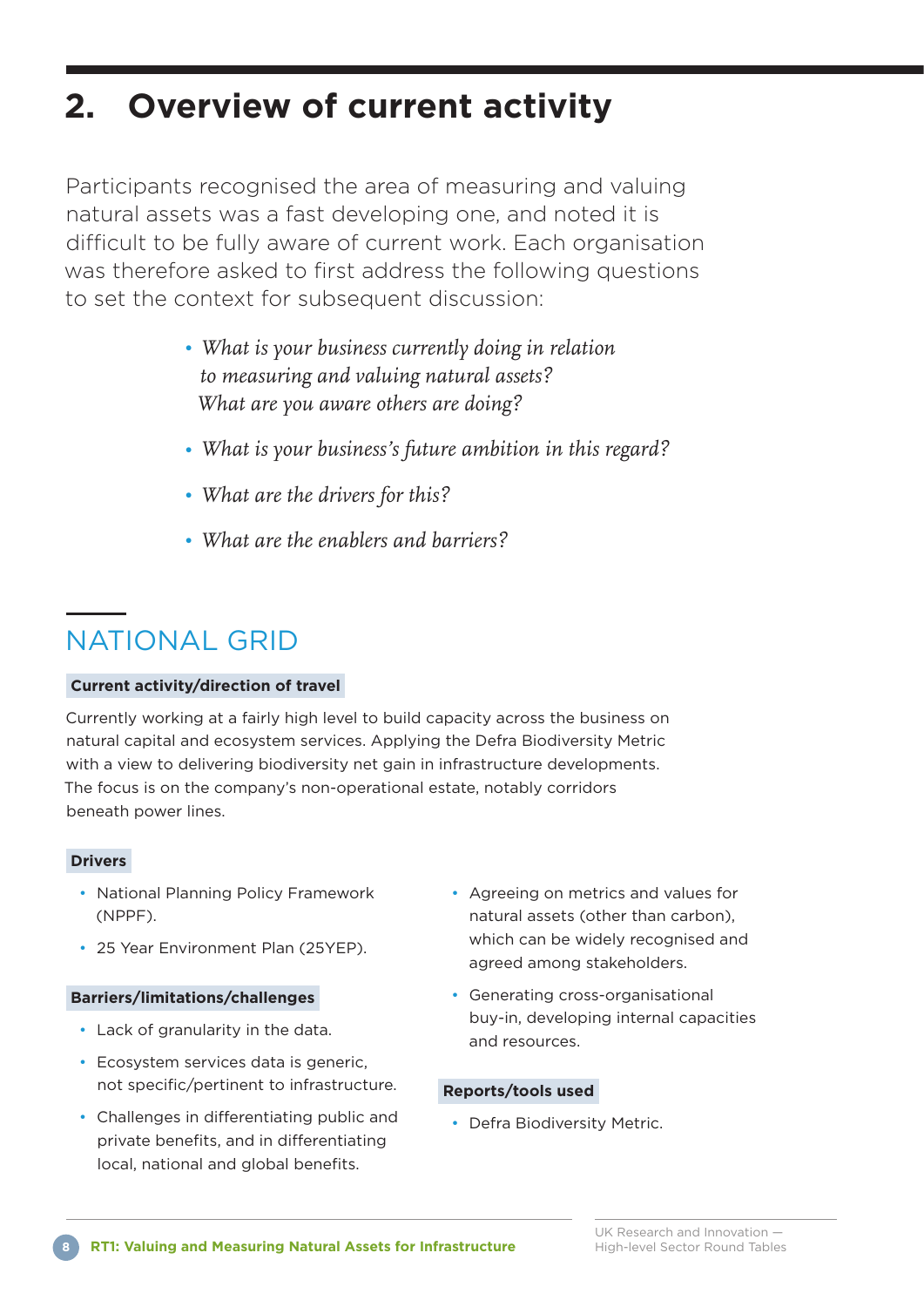## LONDON UNDERGROUND

#### **Current activity/direction of travel**

Delivering Mayor's Transport Strategy for London 2018, including policy on the natural environment. Working on a qualitative analysis of natural assets involving GIS-based biodiversity mapping. Also looking at how/where to retrofit green infrastructure, where possible from a civil engineering perspective including through influencing neighbours and stakeholders. Making good progress on reducing carbon emissions, and new green infrastructure, e.g. tree planting, SUDS. Looking to embed a circular economy approach in TfL operations.

#### **Drivers**

• Transport Strategy for London.

### UKWIR

#### **Current activity/direction of travel**

Valuing and measuring natural assets has been on the water industry's radar for a long time. Water infrastructure is intrinsically linked to the environment. Built infrastructure is not always the most cost-effective solution but gives more certainty of results, soft/green solutions may be more cost-effective but results are less certain. Valuation of wider environmental and social benefits is very important in order to take stakeholders along with you — notably regulators. In terms of direction of travel, it would be helpful to develop a flexible, overarching framework for measuring and valuing natural assets — for example incorporating values for water, transport infrastructure, agriculture, etc. that all sectors can use and share but is flexible to the needs of differing sectors, and can reveal overall multi-sector costs and benefits for UK plc.

#### **Drivers**

- EU Water Framework Directive.
- Five Yearly Asset Management Plans.

#### **Barriers/challenges**

- The industry is very interested but is heavily regulated which can be a barrier to innovation; regulators are less willing to accept the uncertainty associated with soft/ green solutions.
- Lack of standard approach for measuring and valuing costs and benefits.
- Water has traditionally been an assetcentric industry, other sectors less so, so needs differ (however, in the water industry, significant steps have been made to progress adoption and installation of green infrastructure).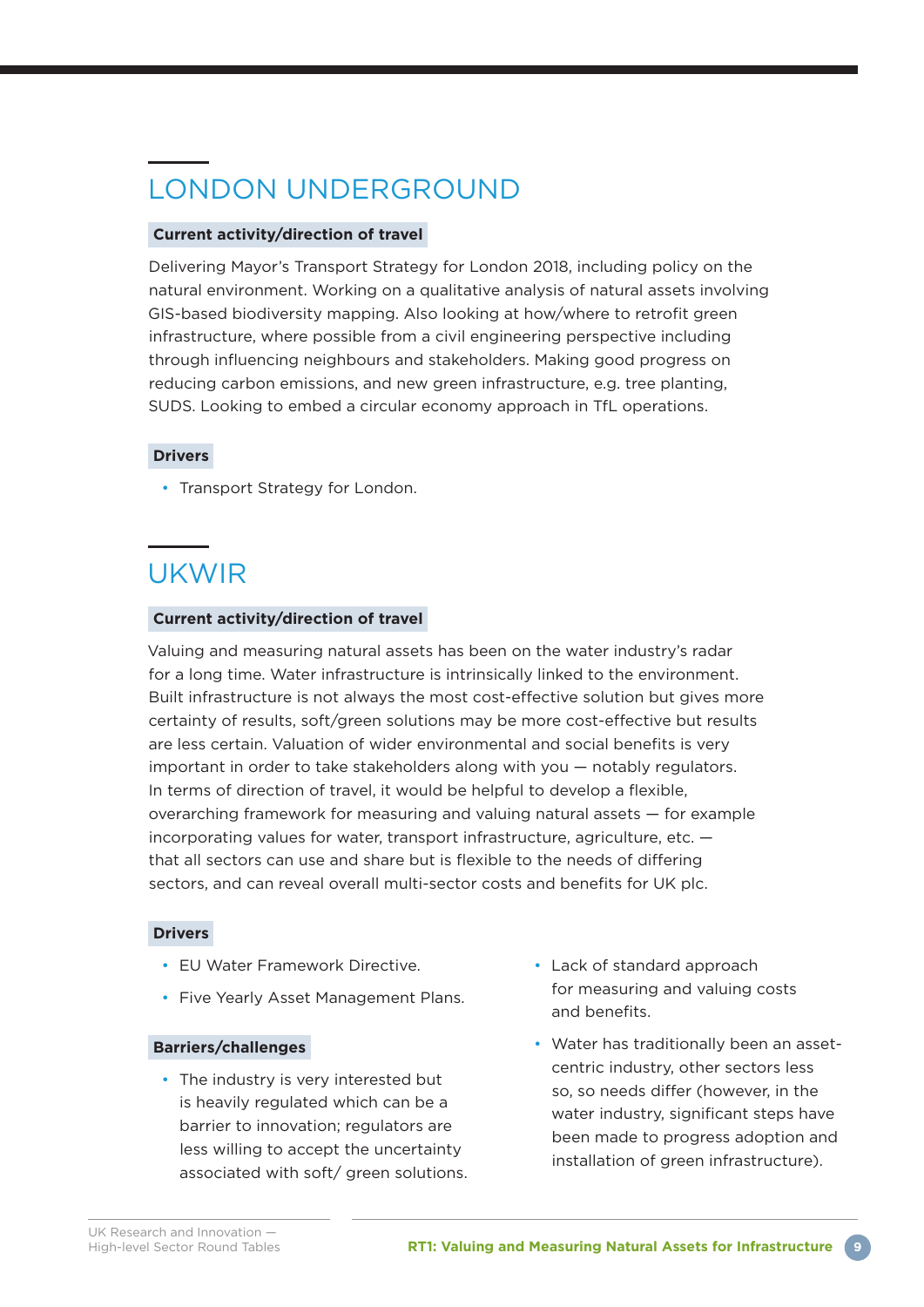• Developments on measuring and valuing natural assets are fast moving and it is difficult to demonstrate impact.

#### **Reports/tools used**

- UKWIR Report 2016. <sup>5</sup>
- UKWIR tool developed for water industry to enable them to assess and value the natural capital and social benefits of assets and activities.

### ATKINS

#### **Current activity/direction of travel**

Engineering consultancy work on HS2, other rail, motorways and highways clients realising environment net gain is important and want to know how to achieve this and what tools are available. The Defra Biodiversity Metric is not perfect. There are lots of tools available but it's deciding which ones are the best to pick for clients' needs. Atkins are involved with CIRIA on development of guidelines for application of net gain principles. Recently worked on valuation of London Wildlife Trust reserve in relation to an application for Lottery funding.

#### **Drivers**

• NPPF (NB: NPPF is currently under review, net gain currently not mandatory but may become so)<sup>6</sup>.

#### **Barriers/challenges**

- Lack of standard approaches; different tools give different answers.
- Need a suite of tools that can be applied depending on what is appropriate for client aims and what input data is available.

#### **Reports/tools used**

• CIRIA Biodiversity Net Gain Principles, forthcoming CIRIA guidance on net gain in construction.

6 Update (April 20ı9): The Chancellor in his Spring Statement indicated that net gain would indeed be made mandatory in the forthcoming Environment Bill.

<sup>5</sup> UKWIR (20ı6) Benefits and limitations of integrating Natural Capital Accounting (NCA) and Ecosystem Services Assessment (ESA) into water company activities. Reference ı6/CL/04/ı4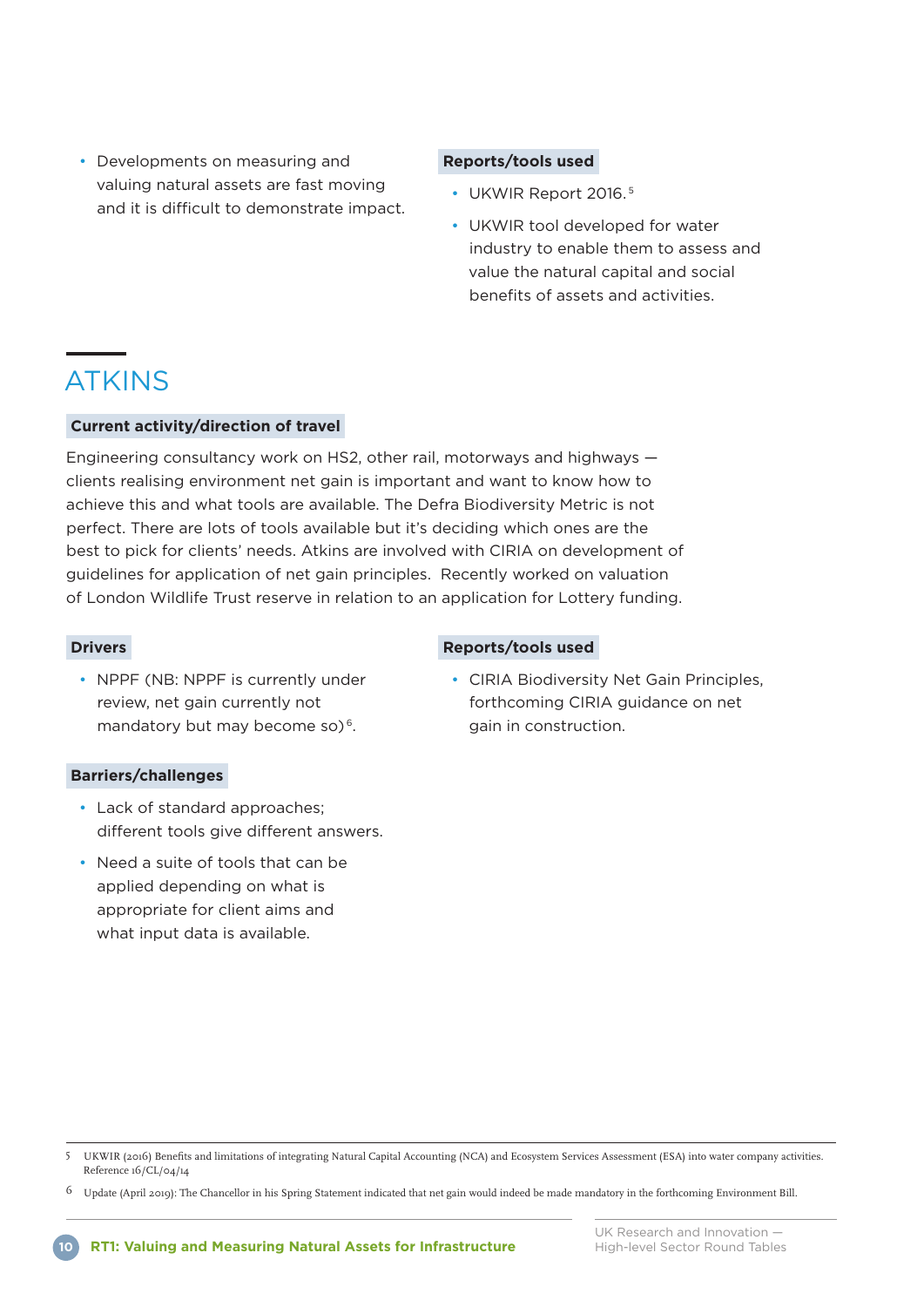## WILLIS TOWERS WATSON (WTW)

#### **Current activity/direction of travel**

WTW assesses risk for insurers and businesses, including risk to major infrastructure, in relation to major natural hazards. The business is very international. Risk is expressed in terms of average annual loss (AAL). Insurance is about the many sharing the misfortunes of the few  $-$  a stronger risk narrative helps reduce the cost of insurance and capital. In strengthening the risk narrative, the insurance industry is increasingly interested in understanding how natural assets affect risk. Coastal wetlands, coral reefs, mangroves reduce risk related to storm surge, so damage to these features causes AAL to rise. Presence/absence of certain species can affect health of natural assets, e.g. parrot fish (Scaridae) help maintain healthy coral reef which protects against storm surge damage. There is more to be done to connect assets — including natural assets — to climate risk, and to consider the role of infrastructure, including green infrastructure, in reducing climate risk. There is a need to develop a robust and quantitative narrative of risk incorporating consideration of natural assets. Related to this is the emergence of resilience bonds to finance green and grey infrastructure that enhances resilience in the face of climate change.

#### **Drivers**

• Task Force on Climate-related Financial Disclosures (TCFD) is developing voluntary risk disclosures for companies to inform stakeholders and investors of the impact of climate change. However, consideration of the role of natural assets is, so far, less well developed.

### ARUP

#### **Current activity/direction of travel**

ARUP has been working in this space for 8 to 10 years, for example on Humber Estuary coastal realignment. Currently road-testing the Natural Capital Protocol for Yorkshire Water, but finding the approach too reductionist — works better for supply chains, less good for asset management. Company-wide adoption of the UN Sustainable Development Goals (SDGs) is shaping future project delivery and business development — aspiration to inform and guide clients in achieving SDG targets. At the moment there is perhaps a failure to fully appreciate the role of natural capital in delivering many SDGs and accompanying targets. SDGs 14 and 15 (Life on Land, Life below Water), which essentially relate to biodiversity, will require engagement and understanding of the associated operational challenges.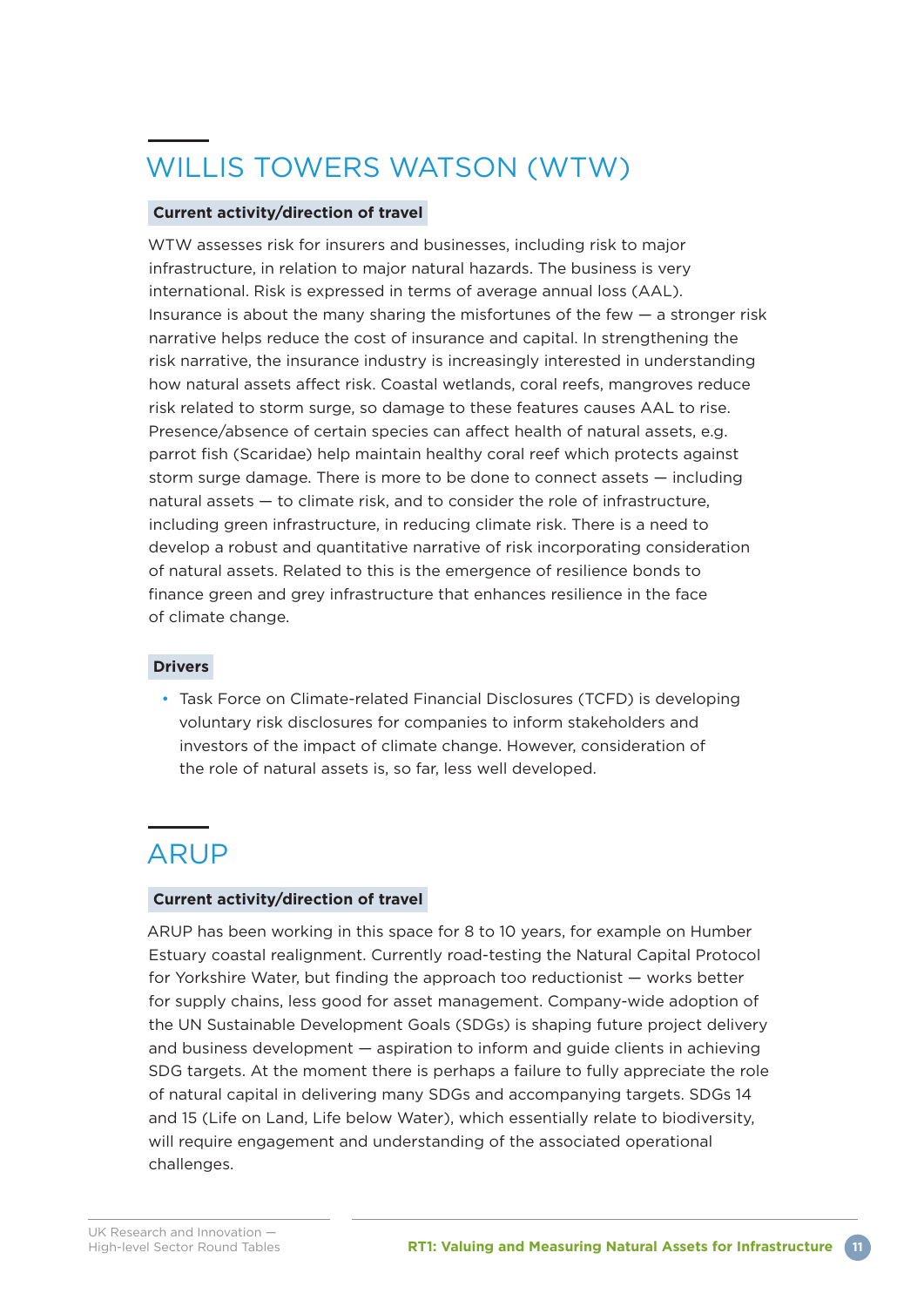#### **Drivers**

• SDGs (especially 14 and 15) underpinned by Aichi Targets.

#### **Barriers/challenges**

- Dealing with complexity of natural systems, with tools that are too reductionist, i.e. issues relating to scale, transboundary impacts/benefits, e.g. the contribution of managed coastal realignment and resultant creation of local fish nurseries to international stocks.
- Absence of good data is a limiting factor for ecosystem assessments. Natural capital values often appear skewed/small compared to other defined categories and traditional values, e.g. land/property values, because it is difficult to quantify qualitative/intangible assets.
- There is a need to plan for the natural environment in the same way we plan for infrastructure; tools to integrate both natural and social capital considerations are needed for this. Ideally this should be undertaken via a Total Value Approach — integration of elements of value relating to natural and societal factors, which are considered to be more difficult to capture and monetise, yet critical to making informed decisions.
- Need for better understanding of thresholds and tipping points, marginal change in ecosystem services.
- More research and innovation on financing natural capital.

#### **Reports/tools used**

• Natural Capital Protocol.

### **WSP**

#### **Current activity/direction of travel**

WSP have a rapidly growing environmental services team. There is ongoing BSI Group work to develop a British Standard on natural capital — a standard will be helpful but needs to allow flexibility to work for different sectors.

#### **Barriers/challenges**

- Bringing together natural capital, ecosystem services and biodiversity considerations is a challenge; there is ongoing work by the Natural Capital Coalition and Cambridge Conservation Initiative to integrate biodiversity in to the Natural Capital Protocol.
- There is also a need to develop a multi-capital approach integrating natural and social capital.
- There is currently considerable duplication of tools and efforts between academia and practice.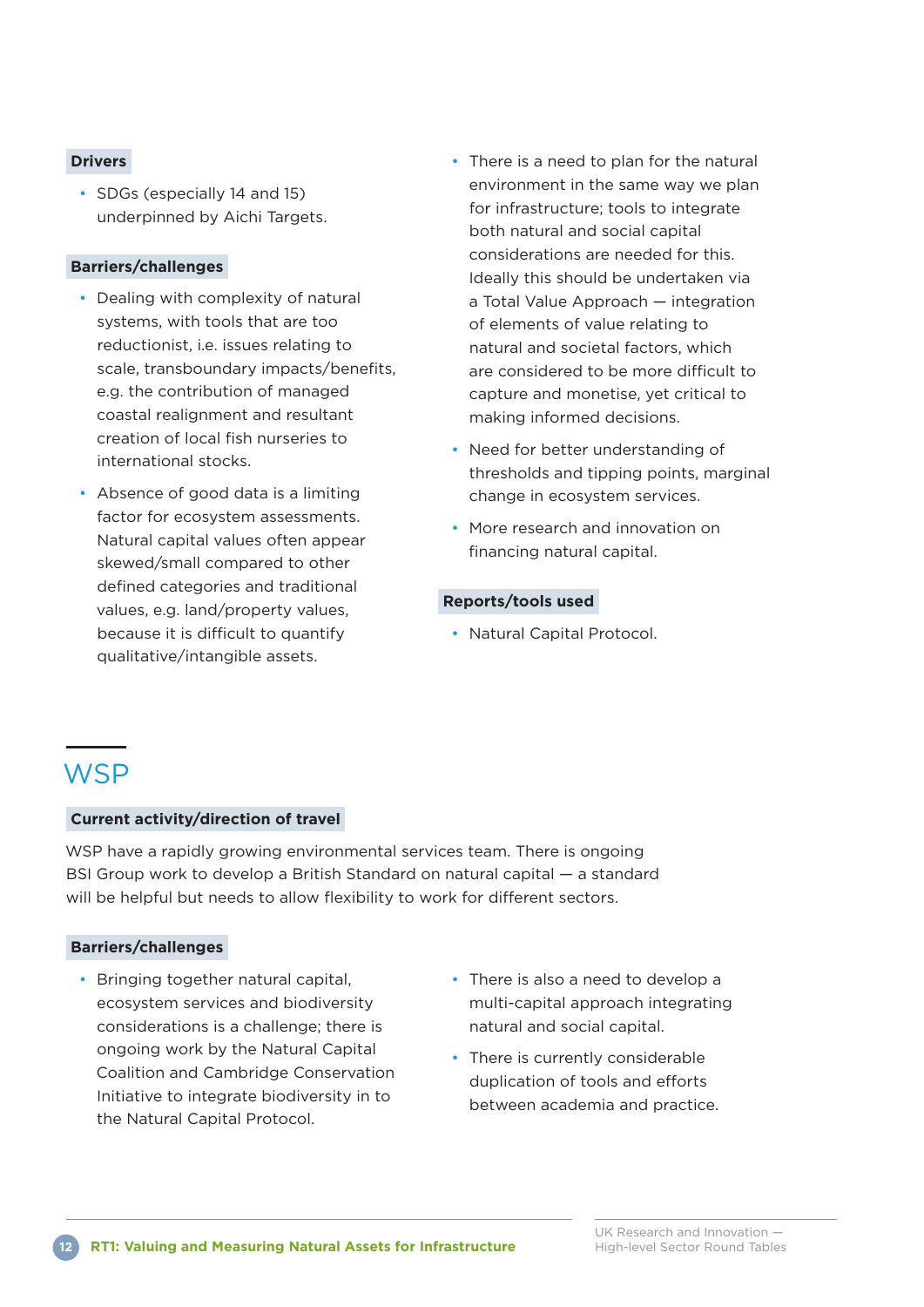## KIER UTILITIES

#### **Barriers/challenges**

- There are differences between infrastructure sectors — e.g. the water sector is very keen on addressing natural assets, the power sector less so.
- Industry has good economic and social calculators but not good biodiversity calculators — there is a need for something straightforward and easy to use.

### H<sub>S2</sub>

#### **Current activity/direction of travel**

HS2 has a 'seeking no net loss' principle. HS2 is working on a 'green corridor initiative' (beyond the HS2 development 'red line' boundary) and will provide considerable funds for landowners to enhance biodiversity (woodland fund, community and environment fund). HS2 is feeding into various initiatives in relation to biodiversity net gain — HS2 is aware of work underway on a BSI standard on natural capital/net gain, CIRIA guidance on net gain, updating of the Defra biodiversity metric. The NPPF is currently under consultation, including whether net gain should be made mandatory (it is currently up to planning authorities to interpret the NPPF intention to deliver net gain).<sup>7</sup>

#### **Drivers**

- NPPF no net loss requirement.
- 2020 Biodiversity Strategy.
- 25YEP (though not very detailed).

#### **Barriers/challenges**

- Uncertainty pending outcome of NPPF consultation — will net gain become mandatory?
- There is a need for standard metrics, and more guidance on equivalence of natural assets across different habitat types — 'biodiversity units'.

7 Update (April 20ı9): The Chancellor in his Spring Statement indicated that net gain would indeed be made mandatory in the forthcoming Environment Bill.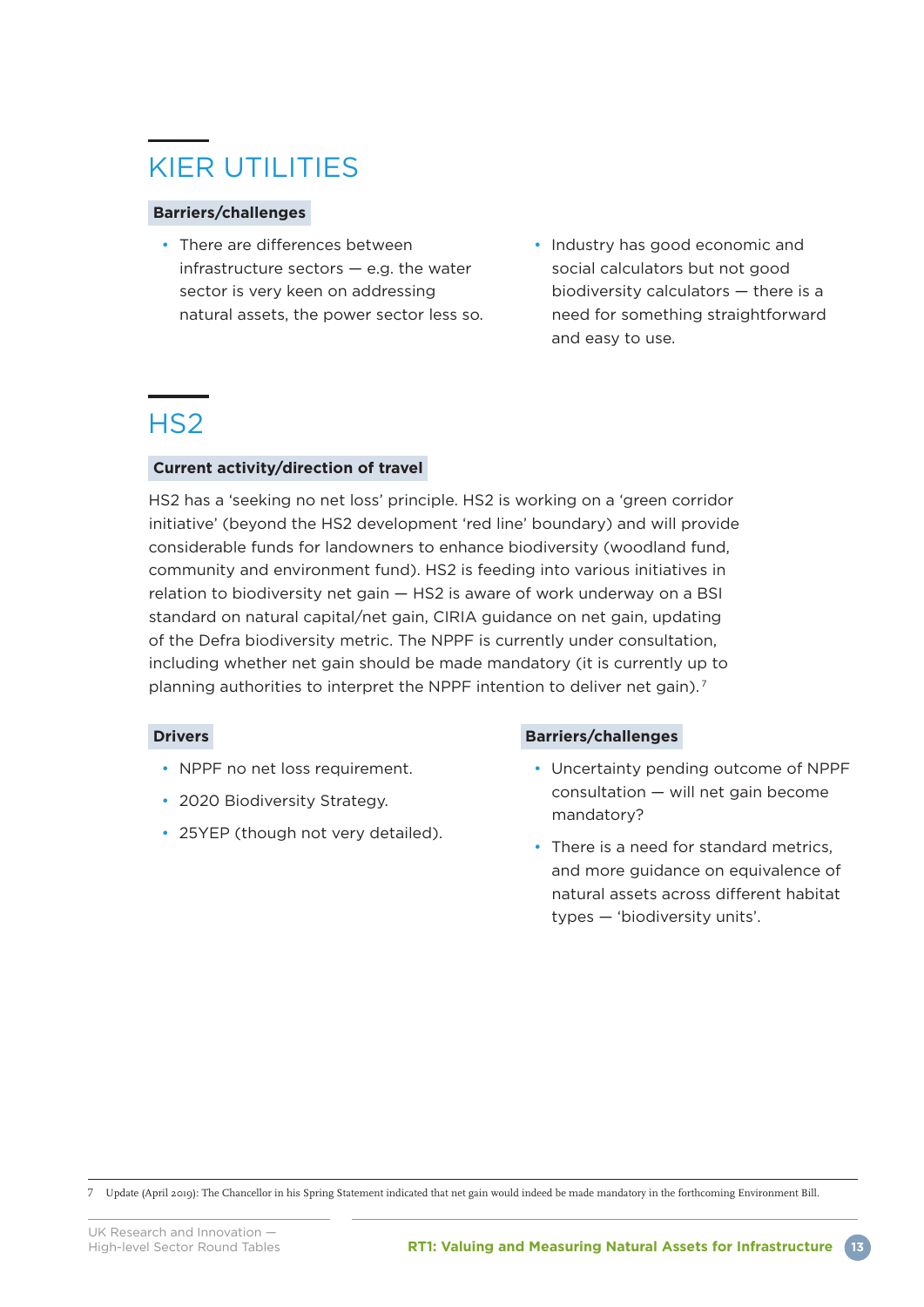## NETWORK RAIL (NR)

#### **Current activity/direction of travel**

This is a dynamic area for NR, which is the fifth largest landowner in the UK. Railway networks naturally provide wildlife corridors. Current activity includes:

- Biodiversity information Management: making use of external data and data generated internally to inform planners and route managers.
- Biodiversity accounting: internal standard (June 2018) mandates biodiversity accounting using an internal tool and the Defra metric on all projects (over a certain size).
- 6 pilot projects on biodiversity net gain to deliver learning for wider application across the company (though currently no company-wide net gain commitment).

NR's current contract period (CP5) ends March 2019 — NR has a biodiversity net gain commitment (for high value projects) under CP6. Also aspire to apply the Natural Capital Protocol and value ecosystem services.

#### **Drivers**

- 25YEP.
- NPPF (but NPPF is less stringent than the requirements for large-scale infrastructure such as HS2, and small projects do not fall under NPPF).
- Natural Environment and Rural Communities (NERC) Act 2006 poorly written in terms of requirement to take account of biodiversity.

#### **Barriers/challenges**

- Difficult to balance managing trackside vegetation for biodiversity versus safety of the rail network (e.g. tree branches causing obstructions, 'leaves on the line').
- Challenges to join up biodiversity. natural capital and ecosystem service considerations.
- Inconsistency in tools.
- Difficulty in finding local sites for biodiversity offsets (and assessing equivalence if not local).
- Cultural challenge the rail sector is a very engineering-based, asset-driven sector so considerations of green issues is quite alien.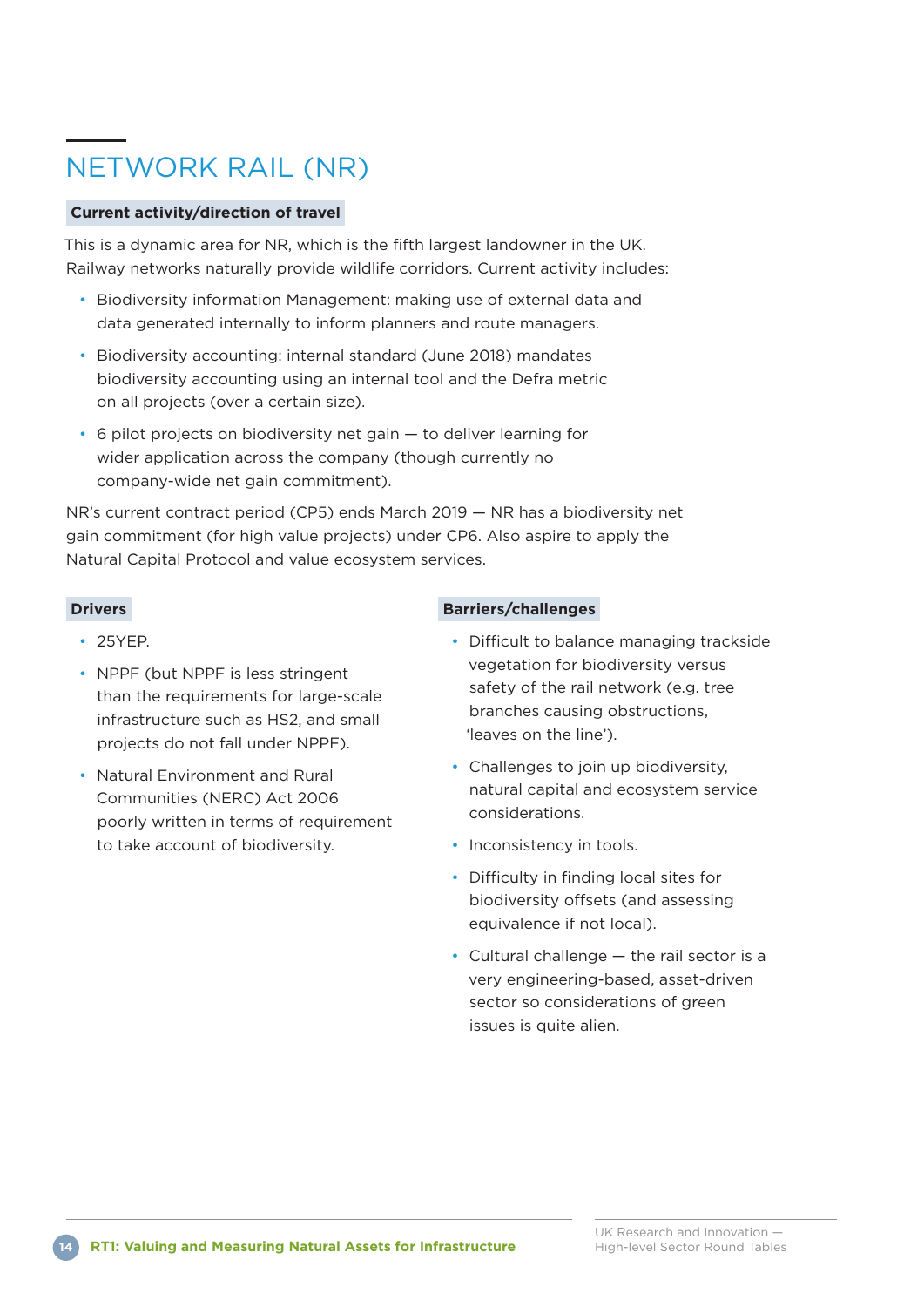## HIGHWAYS ENGLAND (HE)

#### **Current activity/direction of travel**

Sustainable development is written in to HE's licence. HE's sustainable development strategy recognises the various capitals — financial, social, human, environmental. Delivery plan includes a metric to reduce biodiversity loss. Currently working towards developing approach with a view to Road Period 2 (starts 2020). An internal memo sets out the approach to measuring biodiversity units; like the Defra metric, these take into account distinctiveness and condition of ecosystems. HE aspires to make biodiversity units tradable to facilitate compensation/offsetting, and looking to integrate consideration of ecosystem services and the intrinsic value of biodiversity in this. Also interested to develop an approach to assess natural capital values in financial terms to inform project appraisals. HE has dedicated innovation funding available to progress these issues.

#### **Drivers**

• Highways England Sustainable Development Strategy.

#### **Barriers/challenges**

• No common language of 'value' of the environment.

### UNITED UTILITIES (UU)

#### **Current activity/direction of travel**

The water industry has been working on these issues for the past 10+ years. UU is both a utility company — taking water out and putting effluent back in — and a large landowner (10th biggest in the UK, major landholdings in NW England). The Water Framework Directive (WFD) sets water quality requirements — treatment does not necessarily deliver these, so UU works on catchment management to improve water quality. Land management and water quality models are being merged to provide new perspectives on how to deliver quality standards.

UU has developed comparative natural capital accounts, using the Natural Capital Committee's method (with help from a secondee from Natural England), to explore what value UU brings to NW England and how to get the most out of the land asset. The accounts reveal that the major value of the asset to the public derives from recreational use, whilst the major value to the company is water supply.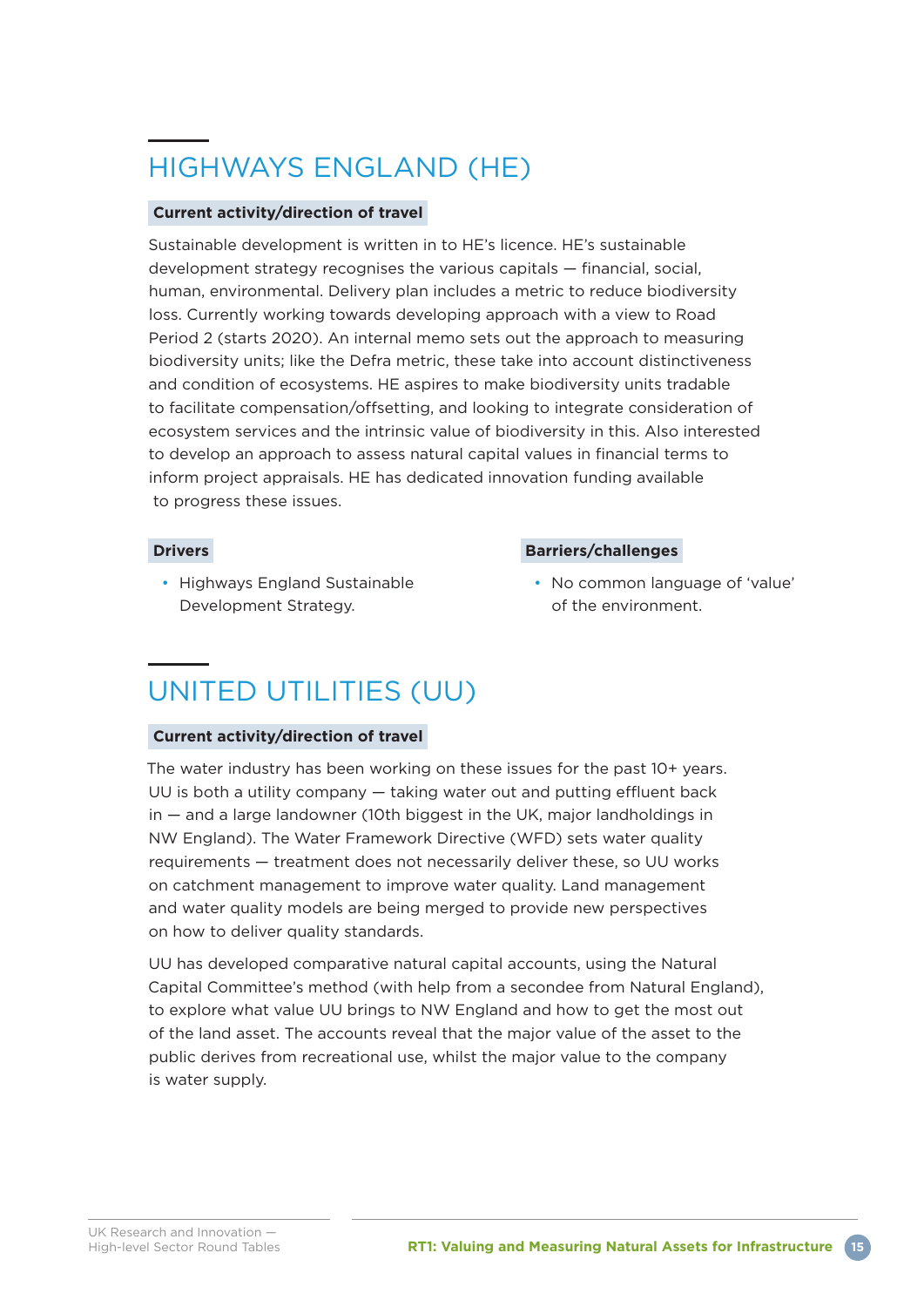Looking at setting up markets for ecosystem services to deliver catchment management, considering how to capture value from stacking benefits, e.g. water supply, carbon storage, flood protection, biodiversity. This involves identifying and working with the various beneficiaries and speaking new languages.

#### **Drivers**

• EU Water Framework Directive and UK water regulations — the industry is highly regulated, making innovation in this space difficult.

#### **Barriers/challenges**

- Major challenge is to make a convincing case for investment in natural capital by identifying how to deliver benefits to the company (greater return on the assets), share costs and benefits among beneficiaries, and deliver benefits to local communities.
- Need a common language that works across stakeholders.

### EDF ENERGY

#### **Current activity/direction of travel**

EDF's main focus, in operating nuclear power plants, is on hazard and risk. The concern is to protect plants from extreme (one in 10,000+ year) events. The industry is very heavily regulated with safety the priority. The industry also has lots of ageing assets so decommissioning is a major issue. As regards new build, looking at slightly more adaptive measures. In the past, the focus was on hard engineered (grey) solutions — is there now a role for combining green and grey solutions and how can EDF and the regulator (the Office for Nuclear Regulation) be confident this can perform as well as grey solutions alone? E-RISE is a NERC-funded project with the University of Southampton focussing on the risks related to sea level rise, including marine ingress and mapping of problematic species occurring near plants (e.g. jellyfish swarms). The focus is currently more on getting a handle on which species occur than on attaching values.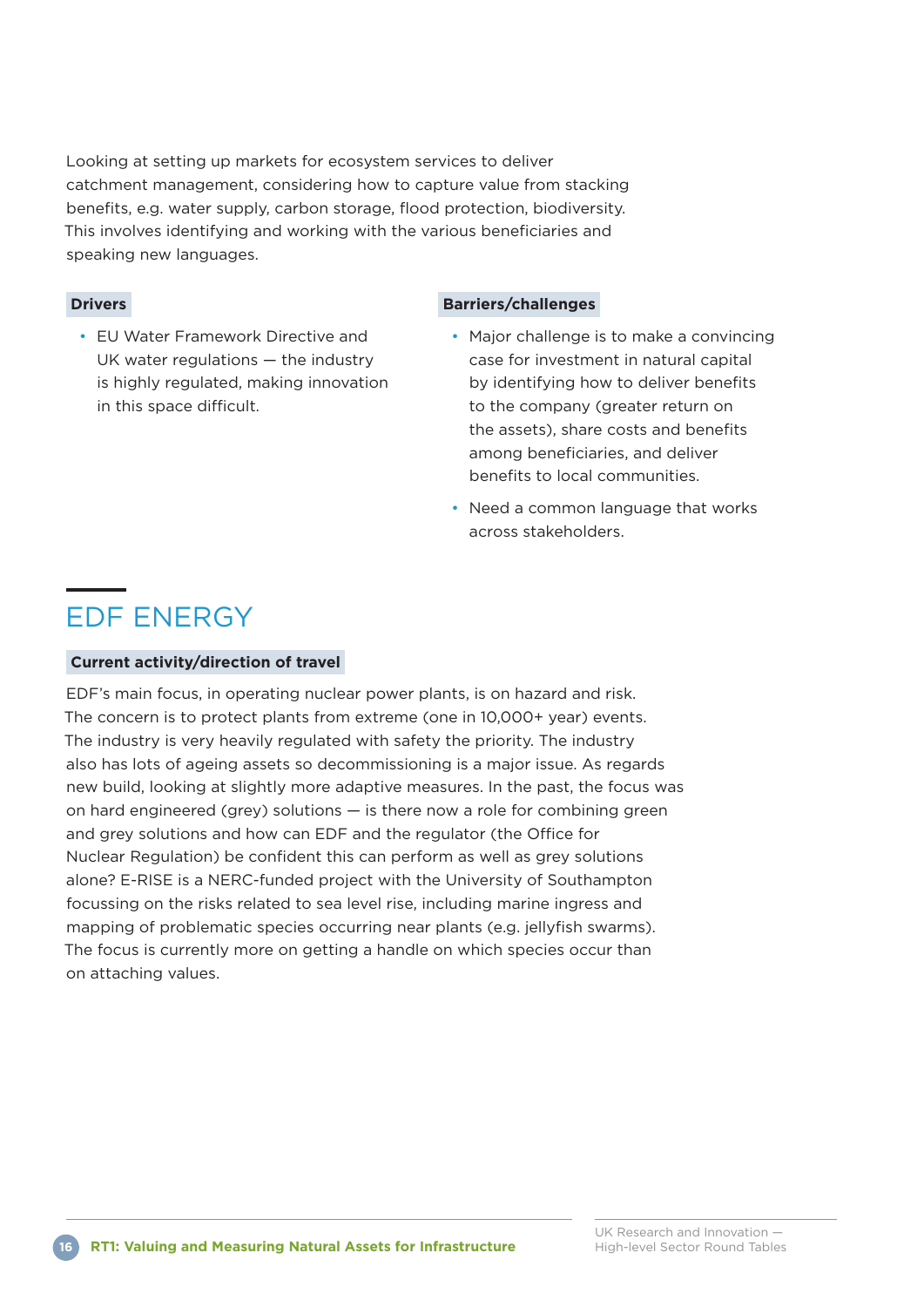## **BARRATT**

#### **Current activity/direction of travel**

Barratt is a construction company active in infrastructure. The company has a biodiversity and ecology policy and seeks net gain in the context of planning and permitting. The focus is on quality and quantity of biodiversity as opposed to financial valuation, but consideration is also given to societal values. Involved in current initiatives on net gain including CIRIA guidance, NPPF consultations on making net gain mandatory, Natural England update of the Defra offsetting metric, BSI committee on net gain. Work on valuing natural capital will follow on from net gain work — there is a need to bring together these net gain and valuation strands. Barratt also addresses carbon emissions and has a commitment around sustainable timber use.

#### **Drivers**

- NPPF expectation of no net loss and net gain where possible.
- Operational considerations (reduced planning delays if biodiversity is carefully considered).
- Reputational considerations.

#### **Barriers/challenges**

• Need for evidence of how biodiversity benefits the business.

#### **Reports/tools used**

• BSI committee on net gain (in production).

### CIWM

#### **Current activity/direction of travel**

The waste sector currently sees measurement and valuation of natural assets as a means to accelerate planning approval at specific sites. There is to some extent a trade-off between using measurement and valuation in order to get an application through the planning system, and taking a more holistic approach for genuine shared benefit.

#### **Barriers/challenges**

Overall, the sector is not sure how to address this issue. Existing natural capital tools do not adequately take into account the natural capital benefits of using recycled materials (compared with using raw materials) or those arising from lower pollution. How can natural capital measurement and valuation capture the benefits of site restoration, e.g. through anaerobic digestion of waste to feed back in to soil?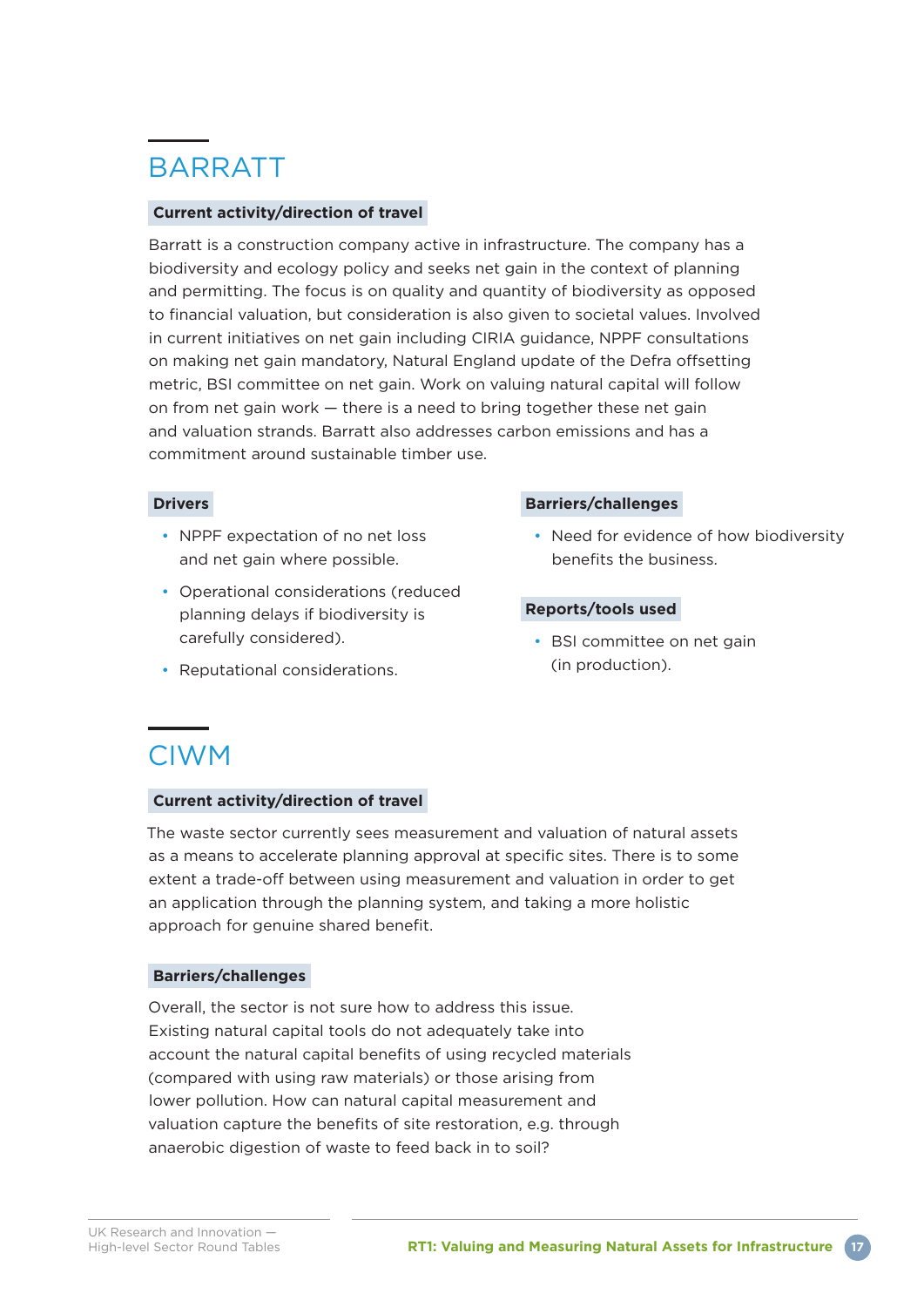## ENVIRONMENTAL SERVICES ASSOCIATION UK

#### **Current activity/direction of travel**

Waste sector not currently using the concept of natural capital — focus is on carbon accounting and landfill restoration. Waste and recycling are more about flows than assets — how can we account for the benefits in terms of reduced pressures on raw materials and nature?

#### **Drivers**

#### **Barriers/challenges**

- Waste sector recognises increasing signals from government on natural capital. Finance is also increasingly looking at sustainability targets.
- There is a need for a shared framework on measuring and valuing natural assets.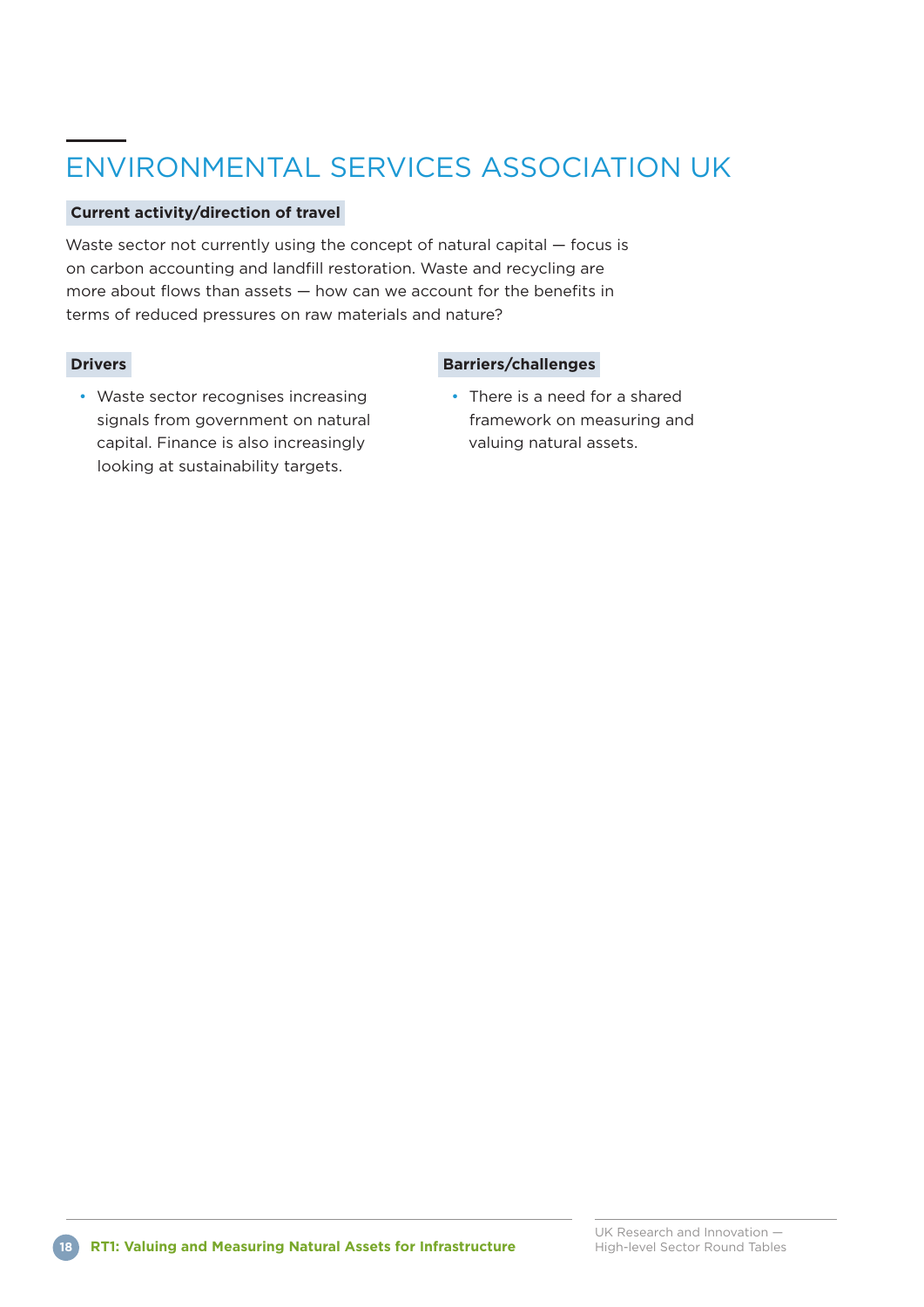## **3. Knowledge gaps/R&I needs**

The Round Table addressed the questions:

- *What knowledge/tools/data do you already have, what are the gaps, how might these be filled?*
- *What should R&I investment focus on, to be of most use to the sector?*
- *How might R&I investment most usefully be structured for businesses to engage?*

Discussion centred on the following issues. In the following, the term 'natural assets' incorporates the notions of natural capital stocks, the ecosystem services that flow from these stocks, and biodiversity (which, as an element of natural capital, underpins ecosystem function and the flow of ecosystem services).

### *New knowledge*

- **Research on appropriate boundaries for natural capital accounting (NCA),** perhaps somewhat analogous to carbon emissions Scope 1, Scope 2 and Scope 3 accounting and reporting. This might include questions such as: (a) to what extent should valuation include upstream and downstream impacts and dependencies? (b) how do you value local vs. global benefits? (c) what should be excluded from the valuation and simply retained as uncertainty (e.g., in assessing risk, there are always some risks which cannot be modelled and are treated as uncertainty).
- **Research on how to establish markets for natural assets that are good for both nature and society** – including consideration of equivalence of natural assets across geographical locations and habitat types (some reservations were expressed about trading in natural assets, it raises many questions ethically, socially, technically).
- **Research on the risks of monetising and trading natural assets** – e.g. how to balance monetary value versus intrinsic value, can we capture intrinsic value, what are the ethical issues involved in this, and what checks and balances would need to be in place to avoid perverse/unintended consequences.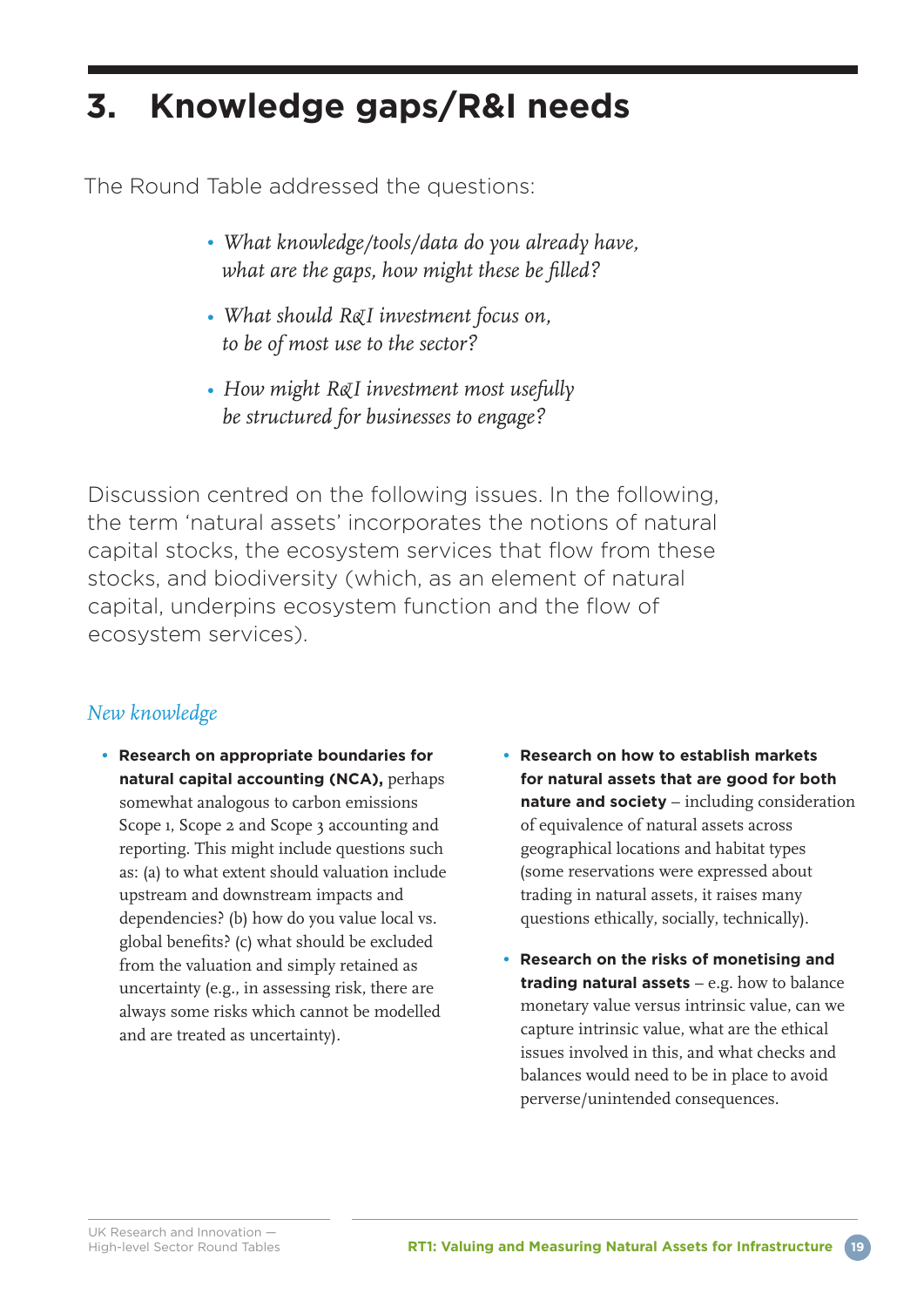- **Research on the implications for natural assets of using primary raw materials vs. recycling and re-use** – is this advanced Life Cycle Assessment or something more and what data is needed for this? E.g. how does plastic recycling benefit marine biodiversity?
- **Research on how to measure and value natural capital (including wide scale benefits) with a view to achieving an optimal mix of green and grey infrastructure** – how can the values of natural capital be factored in to decisions on green vs. grey? <sup>8</sup>
- **Research on use of the Environment Agency's natural capital calculator 9 in relation to enforcement undertakings** – to what extent is this delivering uplift in natural assets?

#### *Development of frameworks, standards and tools*

- **Development of frameworks, standards and guidance,** which work flexibly across sectors, for the measurement and valuation of natural assets. ı0
- **Enhancing availability of relevant data** – addressing issues such as the required granularity of the data, specificity of the data to the sites of business operations, supply chains, access to data. $\frac{1}{n}$
- **Development of a common currency for valuation of natural assets.** There is utility in a monetary value  $(f)$  for those elements that can be monetized, but it would be helpful to capture also non-monetary values such that these are not treated as zero – in particular to communicate with boards and help ensure that natural assets are given due weight in decision-making. This helped a lot with carbon (though natural assets are of course more complex) – it may be helpful to review lessons learned from valuing carbon.<sup>12</sup> However, it was also suggested that the focus might be less on valuation and more on what is the right thing to do – natural asset values in many instances may be too low to have any impact on decisions.
- **Development of a toolkit,** bringing together the many existing methods and tools for measurement and valuation on natural assets, comparing approaches across sectors (which tools/methods work better in which situations and with what data?), consolidating (where appropriate) methods and tools, enhancing interoperability and filling gaps.<sup>13</sup>
- **Development of new methods and tools** for measurement and valuation of natural assets by business, including: (a) methods/ tools that are not overly reductionist (e.g. in treatment of biodiversity and ecosystem services), but at the same time not overly complex; (b) methods and tools that combine valuation of both natural and social assets/ capital; (c) methods and tools that integrate consideration of marginal change, thresholds and tipping points in ecosystems.

 $8$   $\,$  To some extent this may be addressed by ongoing H2020-funded work on nature-based solutions.

9 Though note this has a limited remit and is sector specific.

<sup>&</sup>lt;sup>10</sup> Care is needed here not to re-invent the wheel but to assess carefully what more may be needed.

 $11$  The level of required granularity is likely to be sector specific.

ı2 Including failures.

ı3 Again care needed here not to re-invent the wheel – there would be a need to consider to what extent such functions are addressed by existing and forthcoming initiatives, e.g. Natural Capital Coalition's [Natural](https://www.naturalcapitaltoolkit.org/) Capital Toolkit, Ecosystem Knowledge Network's Tool [Assessor](https://ecosystemsknowledge.net/resources/guidance-and-tools/tools/tool-assessor), EU H2020 Valuing Nature Network, We [Value](http://www.wevaluenature.eu/) [Nature](http://www.wevaluenature.eu/), The Social and Human Capital [Coalition](http://www.social-human-capital.org/toolkit)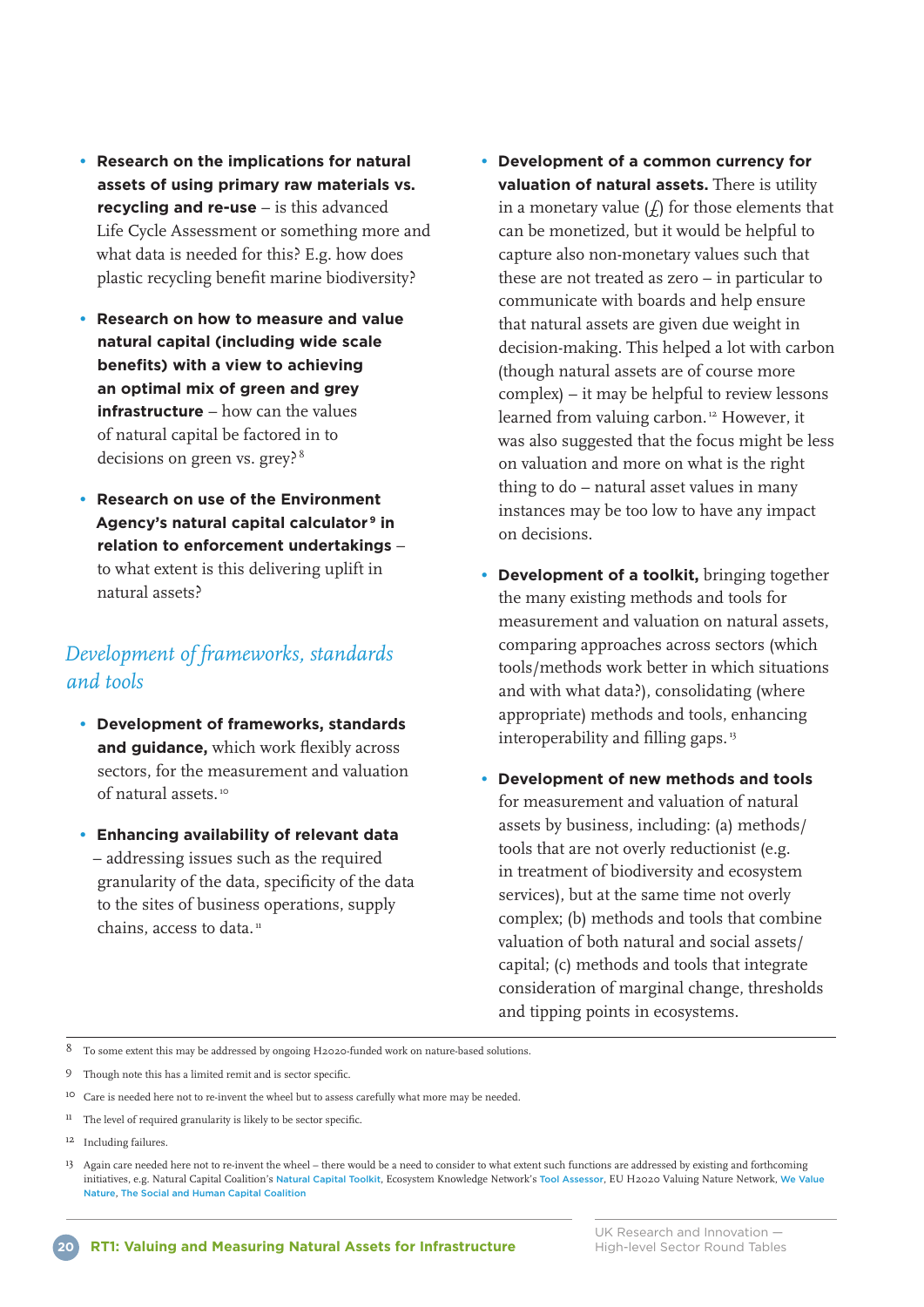- **Mapping ecological opportunity at scale** (UK or country scale) to identify where investment in natural assets can deliver 'biggest bang for the buck' in terms of ecological benefit – including research on equivalence of natural assets across habitat types and locations. A number of counties have already done such mapping.<sup>14</sup> This can help businesses contribute to ecological restoration through offsetting development impacts beyond the conventional boundaries of a development (the 'red line') to achieve net gain and supports the increasingly important agenda around regenerative landscapes.
- **Development of agreed common definitions/language/terms** relating to the measurement and valuation of natural assets.

#### *Innovation, scaling*

- **Research on how to accelerate uptake by business of natural asset considerations in decision-making,** how to move beyond the front runners, get to scale – what lessons can be learned from the carbon emissions experience, or other issues which have gone to scale (e.g. antimicrobial resistance, AMR), what role for leaders, professional associations, etc.
- **Proof of concept/demonstration of approaches and methods and peer-topeer learning across sectors** in real-world market contexts – there is a role for academia working with business to translate research into practice, accelerate methodological improvements and enhance rigour and independence of findings.
- **Establishment of a pre-competitive space for innovation in relation to natural assets** – are there lessons that can be learned on this, e.g. from EPSRC work with the automotive industry?
- **Research and scenario-building to identify key opportunities to enhance natural assets in relation to the UK National Infrastructure and Construction Pipeline.** This might include pilots/demonstrations for green infrastructure linked to a major development initiative (e.g. Oxford— Cambridge corridor), complementing the mandatory environmental assessments that developers will do with a view to optimising outcomes for natural assets.
- **Research and innovation action on how to take catchment management for natural assets to scale and to pilot this,** engaging multiple beneficiaries, who benefits, who pays and issues around systemic connectivity and inter-dependencies.<sup>15</sup>

### *Making the case for natural assets within business*

**• Examining how biodiversity can be recognised by business as a 'material' issue.** Businesses respond to 'material' issues, i.e. issues that have a significant impact, e.g. on return on investment, risk, reputation, social value. This might be attained through regulation and/or investor sentiment – what role might each play (e.g. a mandatory requirement for net gain in development)? What knowledge is needed to achieve this?

<sup>&</sup>lt;sup>14</sup> The Nature Recovery maps produced by the wildlife trusts are relevant, see <https://www.wildlifetrusts.org/nature-recovery-network>. The CEH landcover map is also of relevance here: <https://www.ceh.ac.uk/services/land-cover-map-2015>.

ı5 This could build on extensive existing research and pilot studies across UK and EU, e.g. West Country Rivers Trust NE/DEFRA pilots.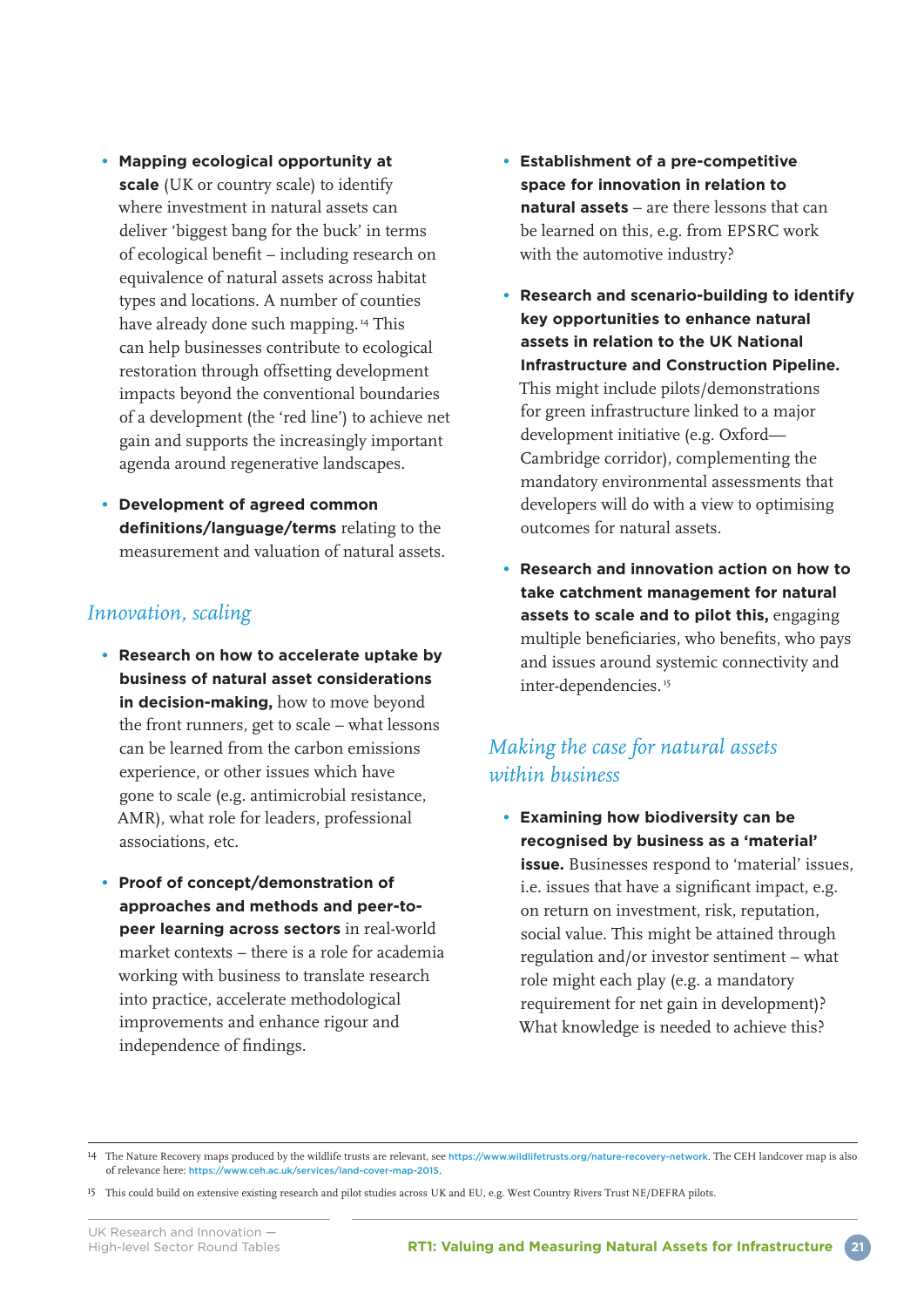**• Research into the relevance and value of natural assets for business resilience in the face of climate change.** What would the 'do nothing' option mean in terms of resilience? What habitats and species offer greatest functionality for resilience? ı6 How might investment in natural assets help meet corporate climate change objectives? ı7

### *Financing business innovation and projects related to natural assets*

- **Research on the bankability of projects/ innovations that create/restore natural assets,** e.g. how to make a sufficient return on investment, how to incorporate the value of natural assets for climate change adaptation and/or mitigation (in terms of avoided costs) in investment decisions?
- **Research on how best to deploy finance for natural assets.** What kinds of investments give greatest ecological returns? How can impact investment be shifted to focus more on natural assets?

### *Training and capacity building*

**• Investment in new research and innovation skill sets** (not just knowledge exchange) to meet the needs of business in relation to measuring and valuing natural assets – e.g. skills in natural capital valuation in practice, and in operating and communicating at the nature-business-finance interface.

#### *Dissemination and communication*

- **Development of a knowledge hub** which brings together relevant knowledge and experience on measuring and valuing natural assets, including the business case for this, horizon scanning on this issue, linkages between business initiatives and academic R&I, opportunities to take forward business-academia collaboration. ı8 This would need to be done in a safe environment allowing frank and open exchange between business and academia.
- **Research on what might shift public opinion in favour of measuring and valuing (and trading?) natural assets** – the role of influencers and reputable users.<sup>19</sup>

- ı6 see: Davies, H. et al. (20ı4) *Review of literature how transport's soft estate has enhanced green infrastructure, ecosystem services, and transport resilience in the EU.* Natural England Commissioned Report NECRı69. ADAS.
- ı7 Links to research and innovation on nature-based solutions.
- ı8 Again, care needed here not to duplicate existing online resources.
- ı9 A potentially divisive area of research, to be addressed with due care.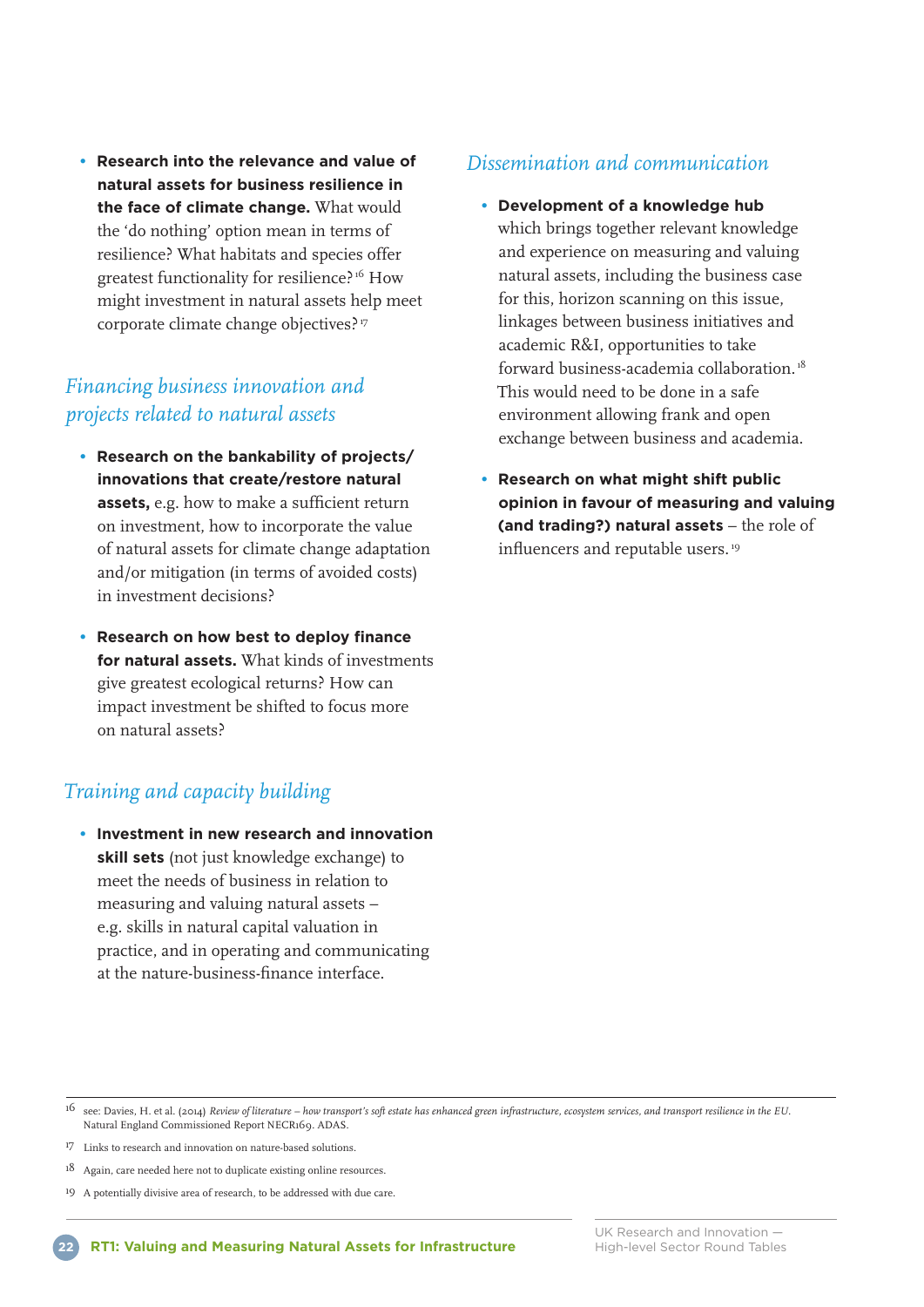## **4. Next steps**

A cross-sector analysis will be made of the findings from this and two other sector Round Tables. This analysis will underpin co-creation of a future research and innovation agenda related to measuring and valuing natural assets.

This Round Table has revealed the range of activity going on across the infrastructure sector of relevance to the measurement and valuation of natural assets, and identified a wide range of research and innovation needs in this regard.

The Valuing Nature Programme ran two further sector Round Tables for UKRI, one addressing the land management sector (November 20ı8) and one addressing the insurance/financial services sector (January 20ı9). We anticipate that there will be a good deal of common ground in terms of research and innovation needs across these three sectors.

The findings from all three Round Tables will be analysed with a view to identifying this common ground (as well as differences), and where there may be greatest opportunity for academia to contribute to business (and policy) in the realm of measuring and valuing nature. This analysis will be shared in due course with participants of all three Round Tables to obtain feedback and will subsequently be published in an options and analysis paper in 20ı9.

A longer-term view is towards the co-creation, with business and policy-makers, of a future research and innovation agenda related to measuring and valuing natural assets. This would involve further activity, such as a possible cross sector workshop bringing together the sectors involved in Round Tables ı, 2 and 3.